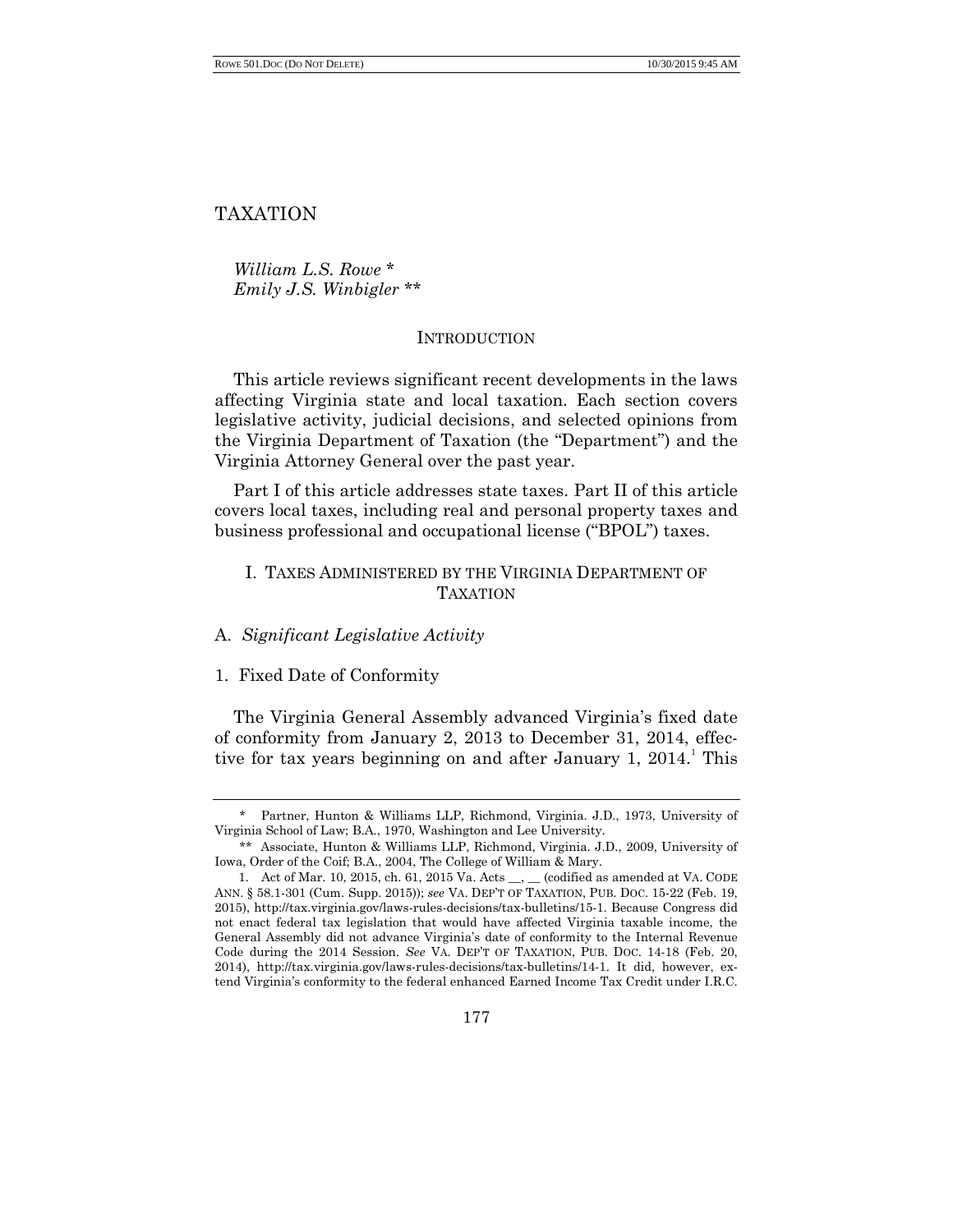advancement allows Virginia to conform to the federal Tax Increase Prevention Act of  $2014$ ,<sup>2</sup> which included an extension of the following expiring deductions:

- 1. The above-the-line deduction for certain expenses of elementary and secondary school teachers;
- 2. The increased deduction for certain types of property pursuant to § 179 of the Internal Revenue Code of 1986, as amended  $(the "I.R.C.");$
- 3. The deduction for mortgage insurance premiums;
- 4. The deduction for qualified tuition and related expenses;
- 5. The deduction for state and local sales tax;
- 6. The exclusion from gross income for individual retirement account (IRA) distributions for charitable purposes; and
- 7. The exclusion from gross income for the discharge of qualified principal residence indebtedness.<sup>3</sup>

As in prior years, there are federal tax provisions that are disallowed in Virginia, including the bonus depreciation allowed for certain assets under I.R.C. § 168(k), applicable high yield discount obligations under I.R.C. § 163 $(e)(5)$ (F), and income tax exclusions related to cancellation of debt income realized in connection with a reacquisition of business debt at a discount after December 31, 2008 and before January 1,  $2011.^4$ 

2. Single Sales Factor: Enterprise Data Centers

Newly enacted Virginia Code section 58.1-422.2 permits certain enterprise data center operators to apportion their corporate taxable income using a single sales factor.<sup>5</sup> A qualifying enterprise data center must enter into a memorandum of understanding with the Virginia Economic Development Partnership ("VEDP") and agree to make a capital investment of at least \$150 million in

<sup>§ 32(</sup>b)(3) for taxable years ending before January 1, 2018. Ch. 61, 2015 Va. Acts  $\_\_\_\_\_\_\_\_\_\$ 

<sup>2.</sup> VA. DEP'T OF TAXATION, PUB. DOC. 15-22 (Feb. 19, 2015), http://tax.virginia.gov/ laws-rules-decisions/tax-bulletins/15-1.

<sup>3.</sup> *Id.*; *see* Tax Increase Prevention Act of 2014, Pub. L. No. 113-295, §§ 101, 102, 104, 105, 107, 108, 127, 128 Stat. 4010, 4012–14, 4017–18.

<sup>4.</sup> Act of Mar. 10, 2015, ch. 61, 2015 Va. Acts \_\_, \_\_ (codified as amended at VA. CODE ANN. § 58.1-301(B) (Cum. Supp. 2015)); VA. DEP'T OF TAXATION, PUB. DOC. 15-22 (Feb. 19, 2015), http://tax.virginia.gov/laws-rules-decisions/tax-bulletins/15-1.

<sup>5.</sup> VA. CODE ANN. § 58.1-422.2 (Cum. Supp. 2015).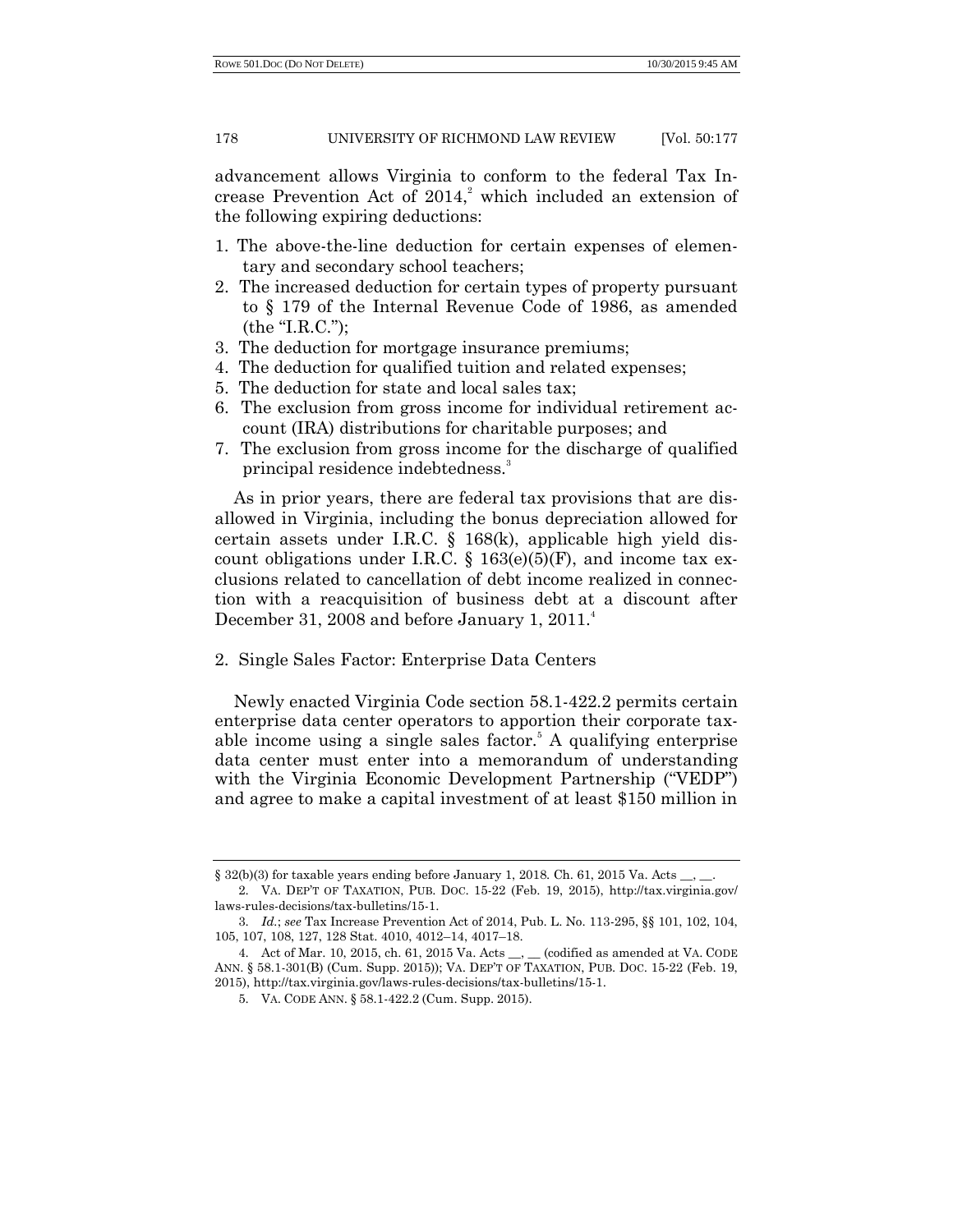Virginia.<sup>6</sup> The modified method of apportionment would apply beginning with the taxable year for which VEDP provides a written certification to such taxpayer that the new capital investment has been completed and is subject to phase-in provisions from July 1, 2016 to July 1, 2017.<sup>7</sup>

An "enterprise data center" means

[O]perations that (i) physically house information technology equipment such as servers, switches, routers, data storage devices, or related equipment; (ii) manage and process digital data and information to provide application services or management for data processing, such as web hosting, Internet, intranet, telecommunication, and information technology; (iii) are developed and owned by the taxpayer; and (iv) are operated by the taxpayer or any of its affiliates substantially for their own use.

The legislative purpose of this statute is to attract capital investment in data centers in Virginia.<sup>9</sup> It complements the existing exemption from sales and use taxes on certain data center equipment, including software, first enacted in  $2009$ .<sup>10</sup>

## 3. Technology Capital Gains

The sunset date for making investments in certain high technology businesses that qualify for the individual and corporate income tax subtraction for certain long-term capital gains is extended five years, from June 30, 2015 to June 30,  $2020$ .<sup>11</sup> Accordingly, pursuant to Virginia Code sections 58.1-332 and 58.1-402, a taxpayer investing in a technology business may claim an individual or corporate income tax subtraction for any long-term capital gain or investment services partnership interest income attributable to an investment in a qualifying business, provided that investment is made on or before June 30, 2020.<sup>12</sup> A qualifying business generally must be engaged in certain technology-related fields, have its principal office or facility in Virginia, and have

<sup>6.</sup> *Id.*

<sup>7.</sup> *Id*.

<sup>8.</sup> *Id.* § 58.1-422.2(B) (Cum. Supp. 2015).

<sup>9.</sup> Act of Mar. 10, 2015, ch. 92, 2015 Va. Acts \_\_, \_\_ (codified at VA. CODE ANN. § 58.1-422.2(D) (Cum. Supp. 2015)).

<sup>10.</sup> VA. CODE ANN. § 58.1-609.3(17)–(18) (Repl. Vol. 2013 & Cum. Supp. 2015).

<sup>11.</sup> Act of Mar. 19, 2015, ch. 336, 2015 Va. Acts \_\_, \_\_ (codified as amended at VA. CODE ANN. §§ 58.1-322(C)(35), -402(C)(24) (Cum. Supp. 2015)).

<sup>12.</sup> VA. CODE ANN. §§ 58.1-332(C)(35), -402(C)(24) (Cum. Supp. 2015).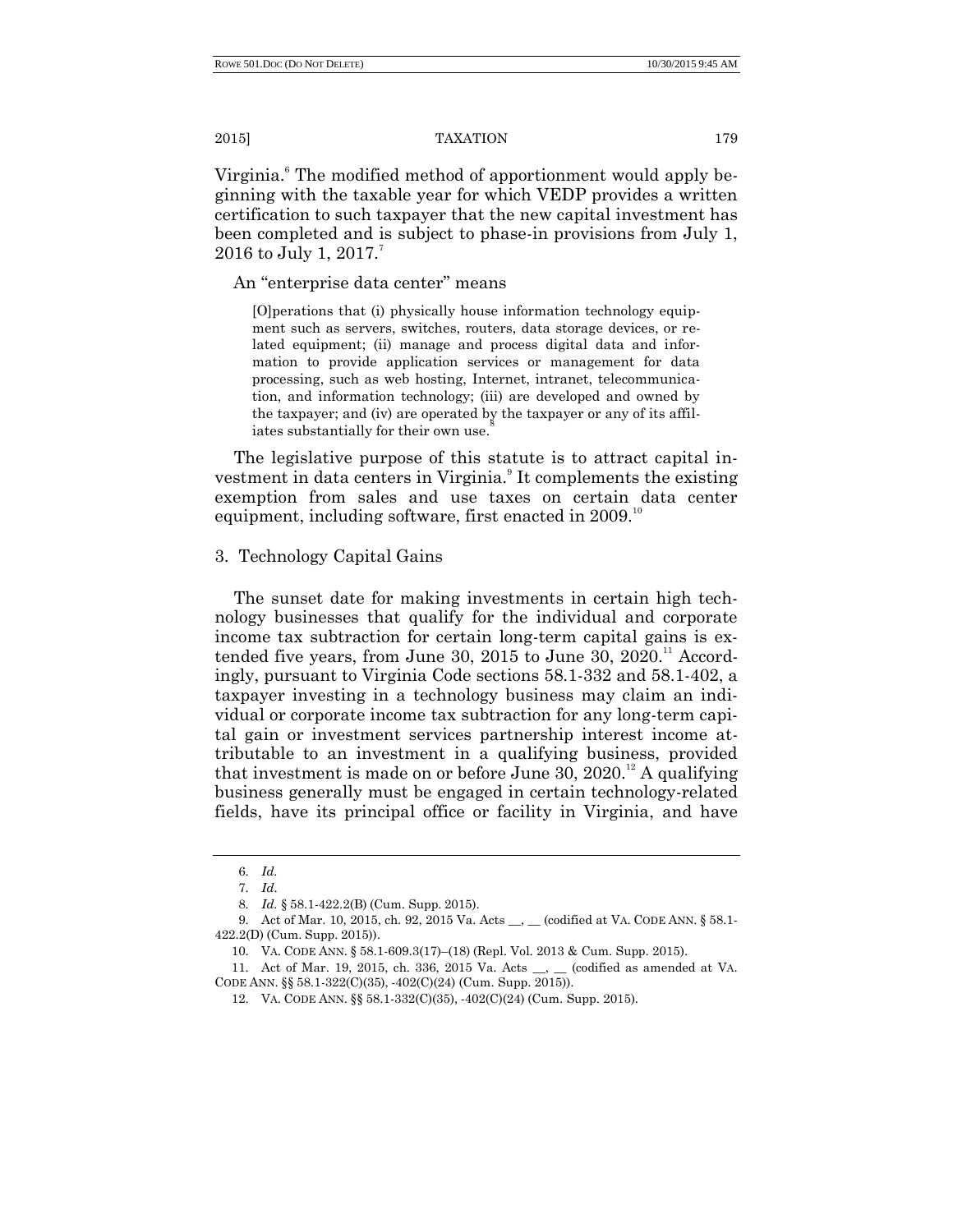less than \$3 million in annual revenues in the fiscal year prior to the investment. $13$ 

## 4. Recyclable Material Tax Credit

Effective for taxable years beginning on and after January 1, 2015, Virginia Code section 58.1-439.7 was amended to increase the income tax credit from 10% to 20% of the purchase price for machinery equipment used to manufacture property from recyclable materials, with a  $$2$  million cap per fiscal year.<sup>14</sup> The General Assembly modified the test so the credit applies to "machinery and equipment used *predominantly* in or on the premises of manufacturing facilities or plant units which manufacture, process, compound, or produce items of tangible personal property from recyclable materials, within the Commonwealth, for sale."<sup>15</sup> Prior to the amendment, the machinery and equipment had to be used *exclusively* in the manufacturing process in order to qualify for an exemption.<sup>16</sup>

## 5. Land Preservation Tax Credits

The General Assembly further limited the use of Land Preservation Tax Credits by reducing the annual cap for all such credits from \$100 million to \$75 million beginning with the 2015 taxable year. <sup>17</sup> The amount of credits usable in taxable years 2015 and 2016 by any individual was reduced from \$100,000 to \$20,000; individuals may use \$50,000 of credit for 2017 and future taxable years. <sup>18</sup> Credits claimed for fee simple donations of land are subject to a higher cap of  $$100,000$  for each taxable year.<sup>19</sup>

<sup>13.</sup> *Id*.

<sup>14.</sup> Act of Mar. 10, 2015, ch. 49, 2015 Va. Acts \_\_, \_\_ (codified as amended at VA. CODE ANN. § 58.1-439.7 (Cum. Supp. 2015)).

<sup>15.</sup> *Id.* (codified as amended at VA. CODE ANN. § 58.1-439.7(A)(1) (Cum. Supp. 2015)) (emphasis added).

<sup>16.</sup> VA. CODE ANN. § 58.1-439.7(A) (Repl. Vol. 2013) (prior to amendment).

<sup>17.</sup> Act of Mar. 17, 2015, ch. 235, 2015 Va. Acts \_\_, \_\_ (codified as amended at VA. CODE ANN. § 58.1-512(D)(4)(C) (Cum. Supp. 2015)).

<sup>18.</sup> *Id*. (codified as amended at VA. CODE ANN. § 58.1-512(C)(1) (Cum. Supp. 2015)). 19. *Id*.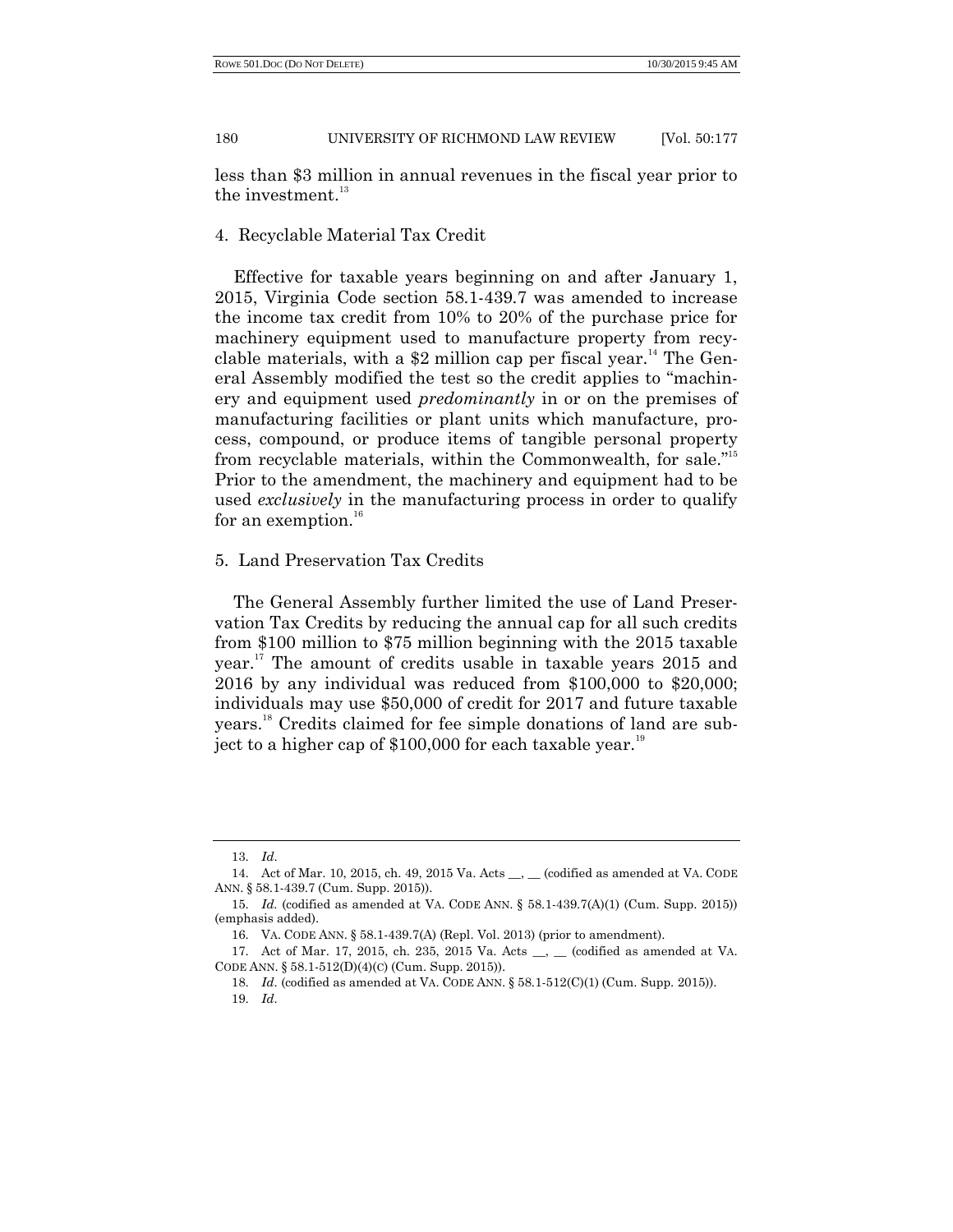6. Forest Products Tax

House Bill 1724 amended the Forest Products Tax, Virginia Code sections 58.1-1601 et. seq., in several fundamental respects. In order to better comport with industry practice, the tax burden is now carried by the first manufacturer using or consuming forest products.<sup>20</sup> Prior to the amendment, the tax was payable by every person engaged in business in Virginia "as a manufacturer or shipper of forest products for sale, profit, or commercial use."<sup>21</sup> In addition, there are now three separate tax rates for each of the following types of chips: (1) pine, (2) non-pine species, and (3) pine and non-pine species. $22$  Taxpayers no longer need to determine the ratio of pine and other species in each load to calculate the amount of tax due.<sup>23</sup> The bill is intended to be revenue neutral.<sup>24</sup>

7. Bullion

The Virginia General Assembly amended Virginia Code section 58.1-609.1 to add an exemption from the retail sales and use tax for gold, silver, or platinum bullion whose sales price exceeds  $$1000.<sup>25</sup>$  The exemption is aimed at rare metals acquired for investment and specifically excludes jewelry or works of art.<sup>26</sup> The exemption applies to purchases occurring on or after July 1, 2015 but before January 1,  $2019.^{27}$ 

<sup>20.</sup> Act of Mar. 16, 2015, ch. 170, 2015 Va. Acts \_\_, \_\_ (codified as amended at VA. CODE ANN. §§ 58.1-1602 (Cum. Supp. 2015)); VA. DEP'T OF TAXATION, 2015 FISCAL IMPACT STATEMENT FOR H.B. 1724-ENROLLED (Mar. 16, 2015).

<sup>21.</sup> VA. CODE ANN. § 58.1-1602 (Repl. Vol. 2013) (prior to amendment).

<sup>22.</sup> Ch. 170, 2015 Va. Acts \_\_, \_\_ (codified as amended at VA. CODE ANN. § 58.1-1605(6) (Cum. Supp. 2015)).

<sup>23.</sup> VA. DEP'T OF TAXATION, 2015 FISCAL IMPACT STATEMENT FOR H.B. 1724- ENROLLED 2 (Mar. 16, 2015).

<sup>24.</sup> *Id.*

<sup>25.</sup> Act of Mar. 26, 2015, ch. 620, 2015 Va. Acts \_\_, \_\_ (codified as amended at VA. CODE ANN. § 58.1-609.1(19) (Cum. Supp. 2015)).

<sup>26.</sup> *Id*.

<sup>27.</sup> *Id*.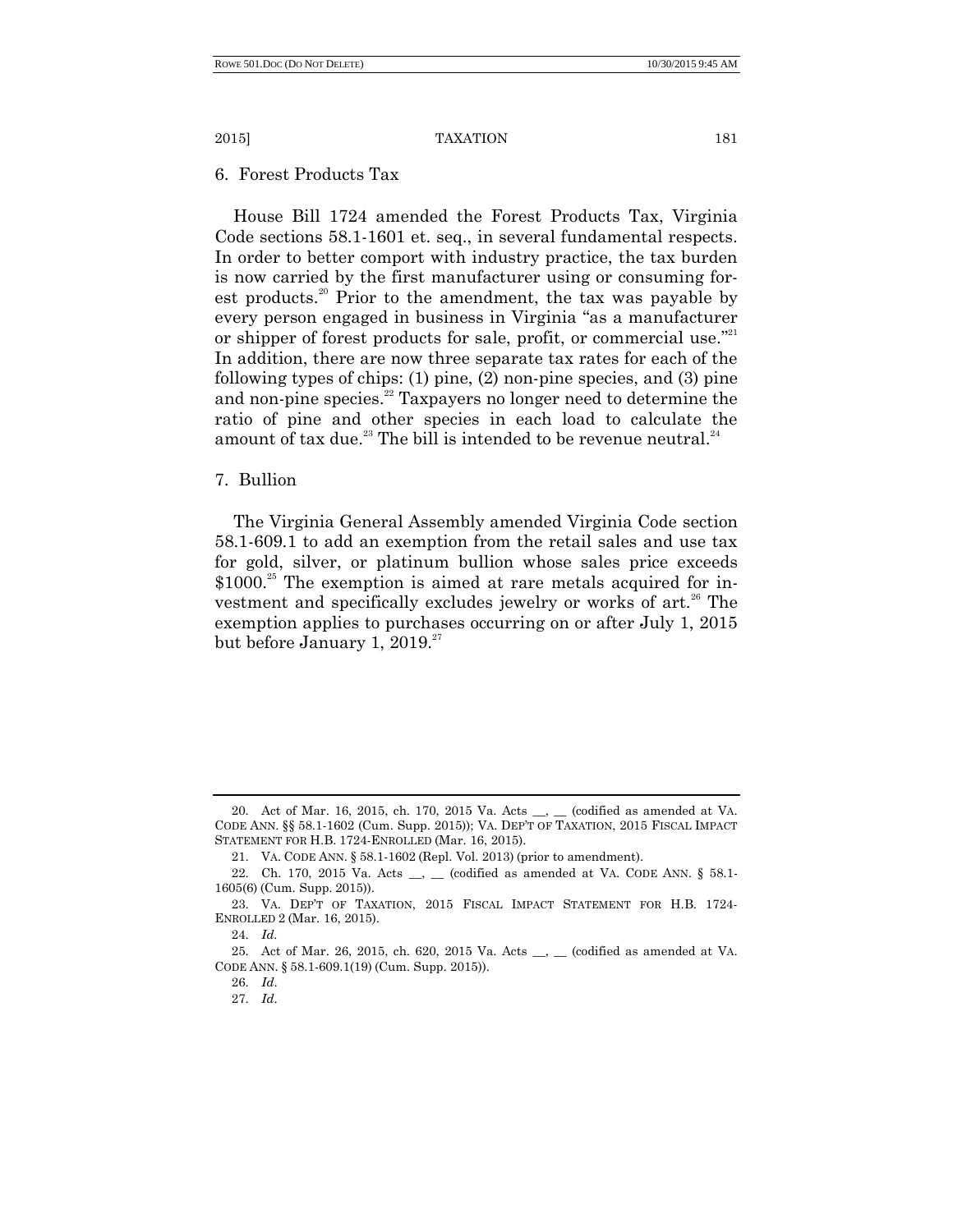# B. *Significant Opinions of the Virginia Tax Commissioner*

## 1. Corporate Income Tax

The Department continues with its controversial interpretation of the "Add-Back statute," Virginia Code section  $58.1-402(B)(8).^{28}$ In a recent ruling, the Department held that only an apportioned deduction for royalties paid to an intangible holding company is allowed even though the royalties were subject to tax in another jurisdiction.<sup>29</sup> Interest expense was also required to be added back based on the fact that the taxpayer held intangibles which were licensed to affiliates.<sup>30</sup> The Tax Commissioner notes his authority to make an "equitable adjustment" under Virginia Code section 58.1-446 even if the Department's Add-Back policies are incorrect. $31$  Note that Virginia's definition of "interest expense" does not permit the Add-Back of interest paid to an affiliate unless it is related to royalties or other intangible property.<sup>32</sup> Thus, interest paid on arm's length loans to related entities are not subject to the Add-Back statute unless, for example, the loaned funds derive from royalties paid by affiliates on patents, copyrights, or similar property.

## 2. Individual Income Tax

On October 6, 2014, the Supreme Court of the United States denied review of the Fourth Circuit Court of Appeals decision in *Bostic v. Schaefer* that overturned Virginia's ban on same-sex marriage.<sup>33</sup> Accordingly, same-sex marriages that are valid under the law of any state are now recognized for Virginia income tax

<sup>28.</sup> VA. DEP'T OF TAXATION, PUB. DOC. 14-71 (May 27, 2014), http://www.tax.virginia. gov/laws-rules-decisions/rulings-tax-commissioner/14-71 (citing VA. CODE ANN. § 58.1-402 (B)(8) (Cum. Supp. 2015)).

<sup>29.</sup> *Id*.

<sup>30.</sup> *Id*.

<sup>31.</sup> *Id.* (citing VA. CODE ANN. § 58.1-446 (Repl. Vol. 2013)). On March 26, 2015, the Virginia legislature retroactively applied the interpretation of the Add-Back statute to a budget bill passed on June 23, 2014. Act of March 26, 2015, ch. 665, 2015 Va. Acts 1, 550 (amending Act of June 23, 2014, ch. 2, 2014 Va. Acts 1, 447).

<sup>32.</sup> VA. CODE ANN. § 58.1-302 (Repl. Vol. 2013).

<sup>33.</sup> Bostic v. Schaefer, 760 F.3d 352, 384 (4th Cir. 2014), *cert. denied sub nom*. Schaefer v. Bostic, 135 S. Ct. 308 (2014).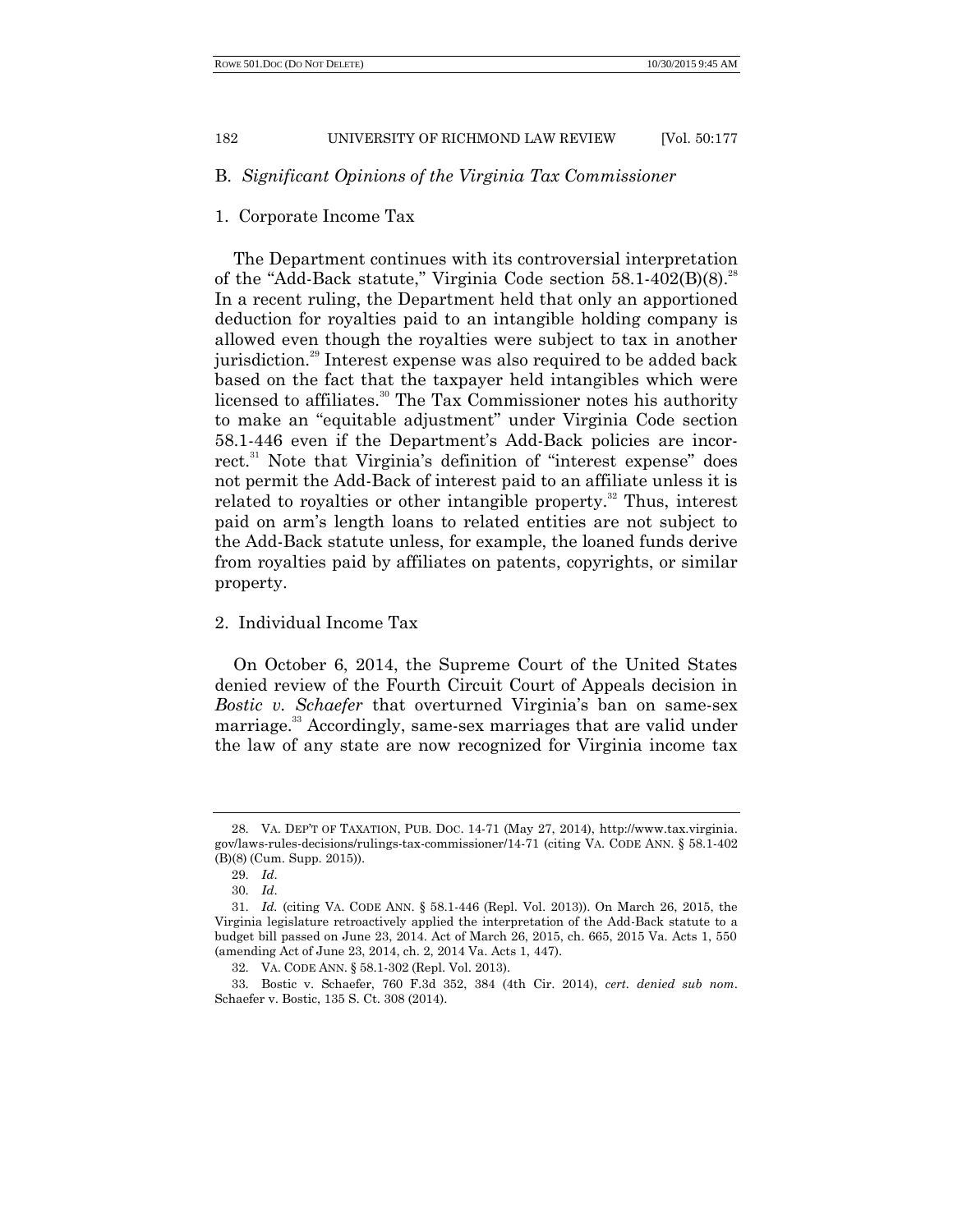purposes. <sup>34</sup> Individuals in a valid same-sex marriage may file joint Virginia income tax returns, and compute items on those returns as married individuals, or may file as married couples filing separately.<sup>35</sup> A same-sex married couple who filed a joint federal income tax return and separate Virginia income tax returns in a previous taxable year may, but is not required to, amend their Virginia income tax returns to file joint Virginia income tax returns within the three-year statute of limitations.<sup>36</sup>

3. Sales and Use Tax Exemption for Internet Service Providers

The Department continues to deny a sales tax exemption for purchases made by wholesale internet service providers  $("ISPs")$ .<sup>37</sup> Generally, pursuant to Virginia Code section 58.1-609.6(2), certain broadcasting and related equipment that ISPs purchase for use in providing internet and related services are exempt from sales and use tax.<sup>38</sup> Internet service means "a service that enables users to access proprietary and other content, information electronic mail, and the Internet as part of a package of services sold to end-user subscribers."<sup>39</sup>

A 2005 Fairfax County Circuit Court decision held that the exemption applied not only to ISPs that provide "retail" services to end-users but also to those ISPs that provide "wholesale" services to end-users. <sup>40</sup> The Department has refused to acquiesce in that decision except with respect to property purchased for use in Fairfax County.<sup>41</sup> In recent rulings, the department has reiterated its position that the exemption is only available to retail ISPs

<sup>34.</sup> VA. DEP'T OF TAXATION, PUB. DOC. 14-174 (Oct. 7, 2014), http://www.tax.virginia. gov/laws-rules-decisions/rulings-tax-commissioner/14-174.

<sup>35</sup>*. Id*.

<sup>36.</sup> *Id*.

<sup>37.</sup> VA. DEP'T OF TAXATION, PUB. DOC. 14-92 (June 16, 2014), http://www.tax.virginia. gov/laws-rules-decisions/rulings-tax-commissioner/14-92 (citing VA. CODE ANN. § 58.1-609. 6(2) (Repl. Vol. 2013)).

<sup>38.</sup> VA. CODE ANN. § 58.1-609.6(2) (Repl. Vol. 2013).

<sup>39.</sup> *Id*. § 58.1-602 (Cum. Supp. 2015).

<sup>40.</sup> Cisco Systems, Inc. v. Thorsen, 68 Va. Cir. 385, 395–96 (2005) (Fairfax County).

<sup>41.</sup> VA. DEP'T OF TAXATION, PUB. DOC. 14-132 (Aug. 7, 2014), http://www.tax.virginia. gov/laws-rules-decisions/rulings-tax-commissioner/14-132; VA. DEP'T OF TAXATION, PUB. DOC. 14-92 (June 16, 2014), http://www.tax.virginia.gov/laws-rules-decisions/rulings-taxcommissioner/14-92.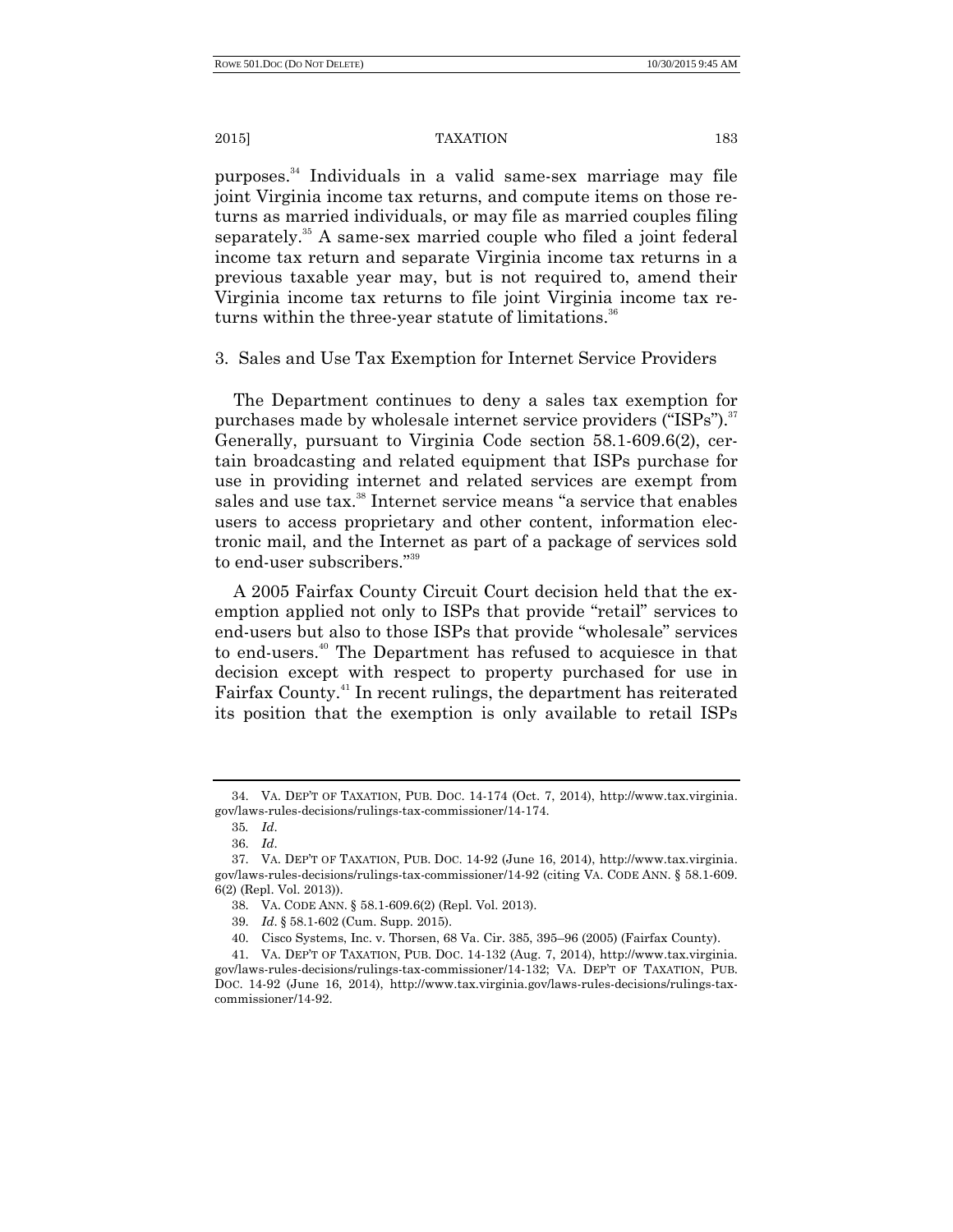that provide internet and related services to end-user consum- $\mathrm{ers.}^{42}$ 

#### 4. Land Preservation Tax Credits

Recent rulings regarding Virginia Land Preservation Tax Credits ("LPCs") pit the taxpayer's appraisal against the Department's appraisal. In each case, the Department determined that the taxpayer's appraisal failed to take into account certain factors, such as a flood plain, wetlands, local zoning ordinances, availability of water and sewer, or previously accepted proffers that should have lowered the fair market value of the conveyed property.<sup>43</sup> Having concluded that the taxpayer's appraisal did not properly reflect the value of the property, it adopts the value shown in its own appraisal, and, if LPCs were sold, it upholds assessments against any subsequent purchasers of the LPCs.<sup>44</sup>

The Department recently held that its ability to adjust the valuation of the conveyed property, and issue an assessment for omitted taxes, extends to any year in which the LPCs have been carried forward by the taxpayer.<sup>45</sup> In this case, the taxpayer, a limited liability company ("LLC"), donated a fee simple interest in 2008 and was awarded LPCs based on the value shown in its independent appraisal.<sup>46</sup> The LPCs were allocated to the owners of the LLC, who used the credits to offset their income tax liability for the 2008 and 2009 tax years.<sup>47</sup> No credit was used in 2010 and  $2011$  because their tax returns reported a loss.<sup>48</sup> On review, the Department lowered the value of the donated property based on

<sup>42.</sup> VA. DEP'T OF TAXATION, PUB. DOC. 14-132 (Aug. 7, 2014), http://www.tax.virginia. gov/laws-rules-decisions/rulings-tax-commissioner/14-132; VA. DEP'T OF TAXATION, PUB. DOC. 14-92 (June 16, 2014), http://www.tax.virginia.gov/laws-rules-decisions/rulings-taxcommissioner/14-92.

<sup>43.</sup> VA. DEP'T OF TAXATION, PUB. DOC. 14-169 (Sept. 12, 2014), http://www.tax.virgin ia.gov/laws-rules-decisions/rulings-tax-commissioner/14-169; VA. DEP'T OF TAXATION, PUB. DOC. 14-61 (Apr. 30, 2014), http://www.tax.virginia.gov/laws-rules-decisions/rulings-taxcommissioner/14-61; VA. DEP'T OF TAXATION, PUB. DOC. 14-7 (Jan. 21, 2014), http://www. tax.virginia.gov/laws-rules-decisions/rulings-tax-commissioner/14-7.

<sup>44.</sup> VA. DEP'T OF TAXATION, PUB. DOC. 14-7 (Jan. 21, 2014), http://www.tax.virginia. gov/laws-rules-decisions/rulings-tax-commissioner/14-7.

<sup>45.</sup> VA. DEP'T OF TAXATION, PUB. DOC. 15-79 (Apr. 22, 2015), http://www.tax.virginia. gov/laws-rules-decisions/rulings-tax-commissioner/15-79.

<sup>46.</sup> *Id*.

<sup>47</sup>*. Id*.

<sup>48</sup>*. Id*.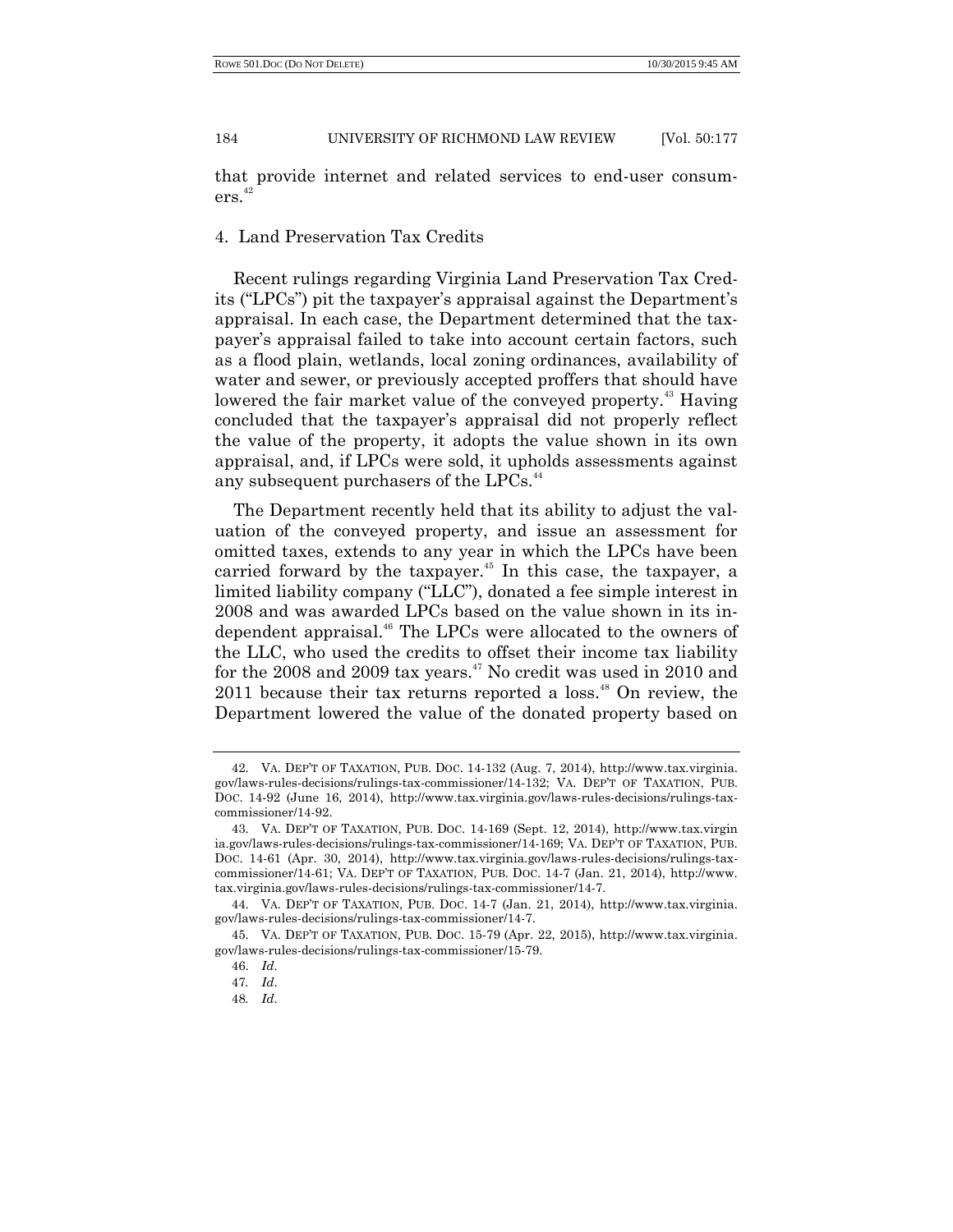its appraisal.<sup>49</sup> While the Department was time-barred from adjusting the amount of the credit claimed for the 2008 and 2009 tax years, it determined it could still reduce the amount of the unused credit carried forward.<sup>50</sup> Considering that LPCs can be carried forward for up to thirteen years, taxpayers who carry forward the credit should be aware that the Department may reduce the amount of credit during that time. $51$ 

## 5. Procedure: Collections Activity and Deadlines

The Department continues to interpret broadly its ability to collect unpaid tax assessments beyond the statutory period of limitations normally applicable to collections. Virginia Code section 58.1-1802.1 provides that:

[w]here the assessment of any tax imposed by this subtitle has been made within the period of limitation properly applicable thereto, such tax may be collected by levy, by a proceeding in court, or by any other means available to the Tax Commissioner under the laws of the Commonwealth, but *only if such collection effort is made or instituted within seven years* from the date of the assessment of such tax.

In Public Document 14-177, the Department reiterated its opinion that as long as *any* lawful means of collecting taxes is initiated within seven years, collection may continue beyond seven years.<sup>53</sup> The statute is unclear as to the "effort" that must be

<sup>49.</sup> *Id*.

<sup>50.</sup> *Id.* (explaining that in order to make adjustments to the taxpayers' 2008 and 2009 returns, the assessments needed to have been issued by May 1, 2012 and May 1, 2013, respectively). The Department is generally prohibited from assessing omitted taxes to within three years of the due date of the return or the actual date that the return was filed. VA. CODE ANN. § 58.1-1812 (Repl. Vol. 2013); *see also id.* § 58.1-104 (Repl. Vol. 2013) ("Except as provided in Chapter[] 3 . . . any tax imposed by this subtitle shall be assessed within three years from the last day prescribed by law for the timely filing of the return."); *id.*  $\S$ 58.1-312 (Repl. Vol. 2013) (statute of limitations in special circumstances).

<sup>51.</sup> VA. DEP'T OF TAXATION, PUB. DOC. 15-79 (Apr. 22, 2015), http://www.tax.virginia. gov/laws-rules-decisions/rulings-tax-commissioner/15-79. A taxpayer is generally permitted to carry forward unused LPCs for ten years, but any taxpayers affected by the 2009- 2011 credit limitation can carry forward unused credits for thirteen years. VA. CODE ANN. § 58.1-512(D)(5)(a) (Cum. Supp. 2015). Taxpayers to whom a credit has been transferred must use that credit within eleven years after it has been issued by the Department, fourteen years for taxpayers affected by the 2009-2011 credit limitation. *Id.* § 58.1-512 (D) (5)(b) (Cum. Supp. 2015).

<sup>52.</sup> VA. CODE ANN. § 58.1-1802.1 (Repl. Vol. 2013 & Cum. Supp. 2015) (emphasis added).

<sup>53.</sup> VA. DEP'T OF TAXATION, PUB. DOC. 14-177 (Oct. 17, 2014), http://www.tax.virginia.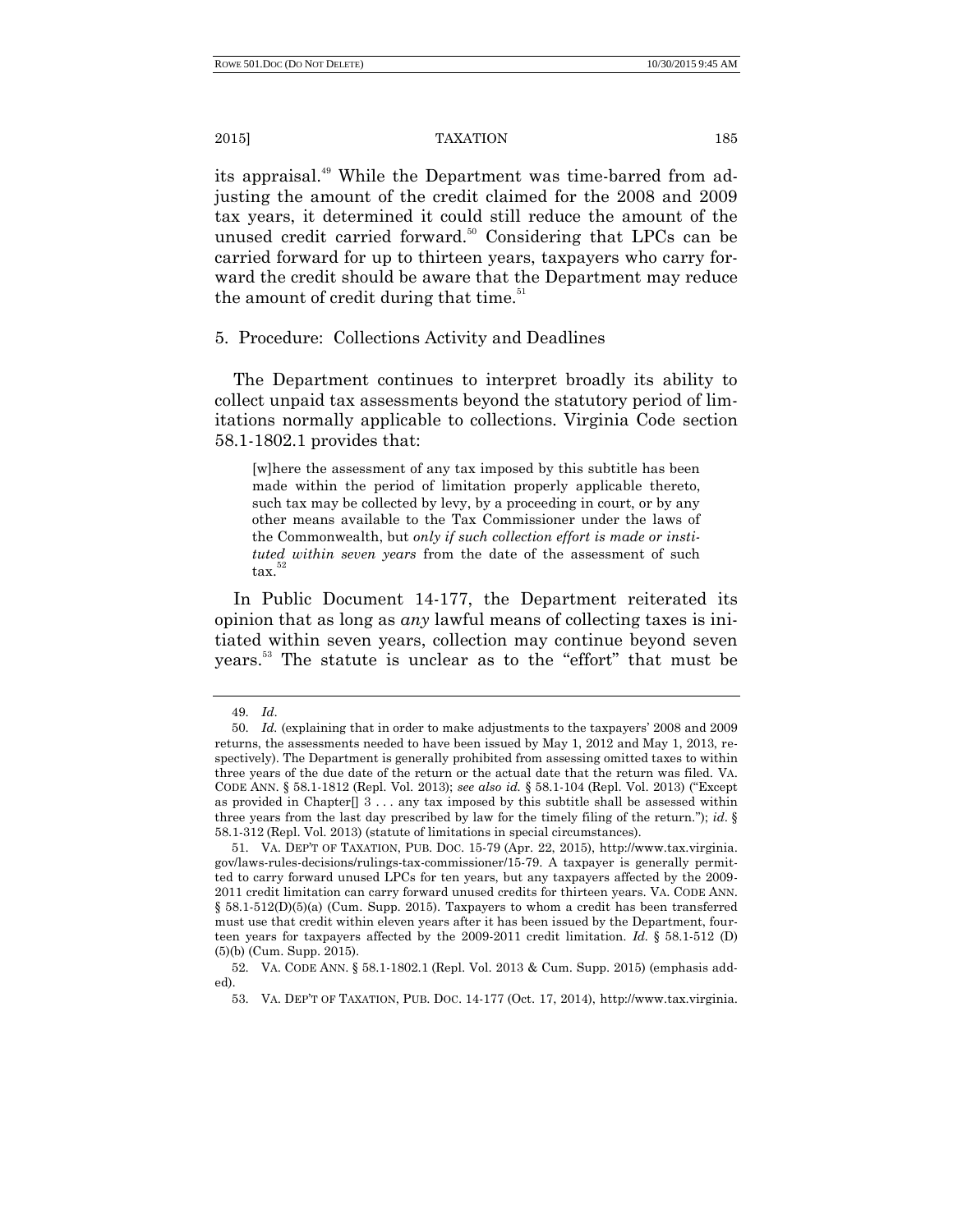made within seven years. Query whether the Department may send a notification of tax due to the taxpayer in the first year and then claim it can collect on the debt twenty years later because it made some effort within the first seven years. It would be more consistent with the statute to say that, whatever the method used to collect, e.g., a lawsuit, that particular method or effort must be instituted within the seven years.

Not only does the Department have broad powers to collect unpaid taxes, it strictly enforces a taxpayer's right to file an amended return claiming a refund. Generally, amended returns must be filed within three years "from the last day prescribed by law for the timely filing of the return<sup>354</sup> (generally May 1). A taxpayer may request an automatic six month filing extension of the original due date in certain circumstances.<sup>55</sup> The Department recently held that if a taxpayer requests an extension and actually files the return within the extended time period, then he has three years from the extended due date to file an amended return.<sup>56</sup> If, however, the taxpayer requests an extension but fails to file before the extended due date, then the taxpayer is treated as if no extension had been granted, and the deadline for filing is three years from the original due date of the return<sup>57</sup> (typically May 1). Furthermore, a properly filed extension of a federal income tax return does not act as a request for an extension to file a Virginia income tax return.<sup>58</sup>

gov/laws-rules-decisions/rulings-tax-commissioner/14-177.

<sup>54.</sup> VA. CODE ANN. § 58.1-499(D) (Repl. Vol. 2013).

<sup>55.</sup> *Id.* § 58.1-344(A) (Repl. Vol. 2013).

<sup>56.</sup> VA. DEP'T OF TAXATION, PUB. DOC. 14-149 (Aug. 27, 2014), http://www.tax.virgin ia.gov/laws-rules-decisions/rulings-tax-commissioner/14-149.

<sup>57.</sup> VA. DEP'T OF TAXATION, PUB. DOC. 14-123 (July 25, 2014), http://www.tax.virgin ia.gov/laws-rules-decisions/rulings-tax-commissioner/14-123; VA. DEP'T OF TAXATION, PUB. DOC. 14-119 (July 24, 2014), http://www.tax.virginia.gov/laws-rules-decisions/rulings-taxcommissioner/14-119.

<sup>58.</sup> VA. DEP'T OF TAXATION, PUB. DOC. 15-45 (Mar. 18, 2015), http://www.tax.virginia. gov/laws-rules-decisions/rulings-tax-commissioner/15-45.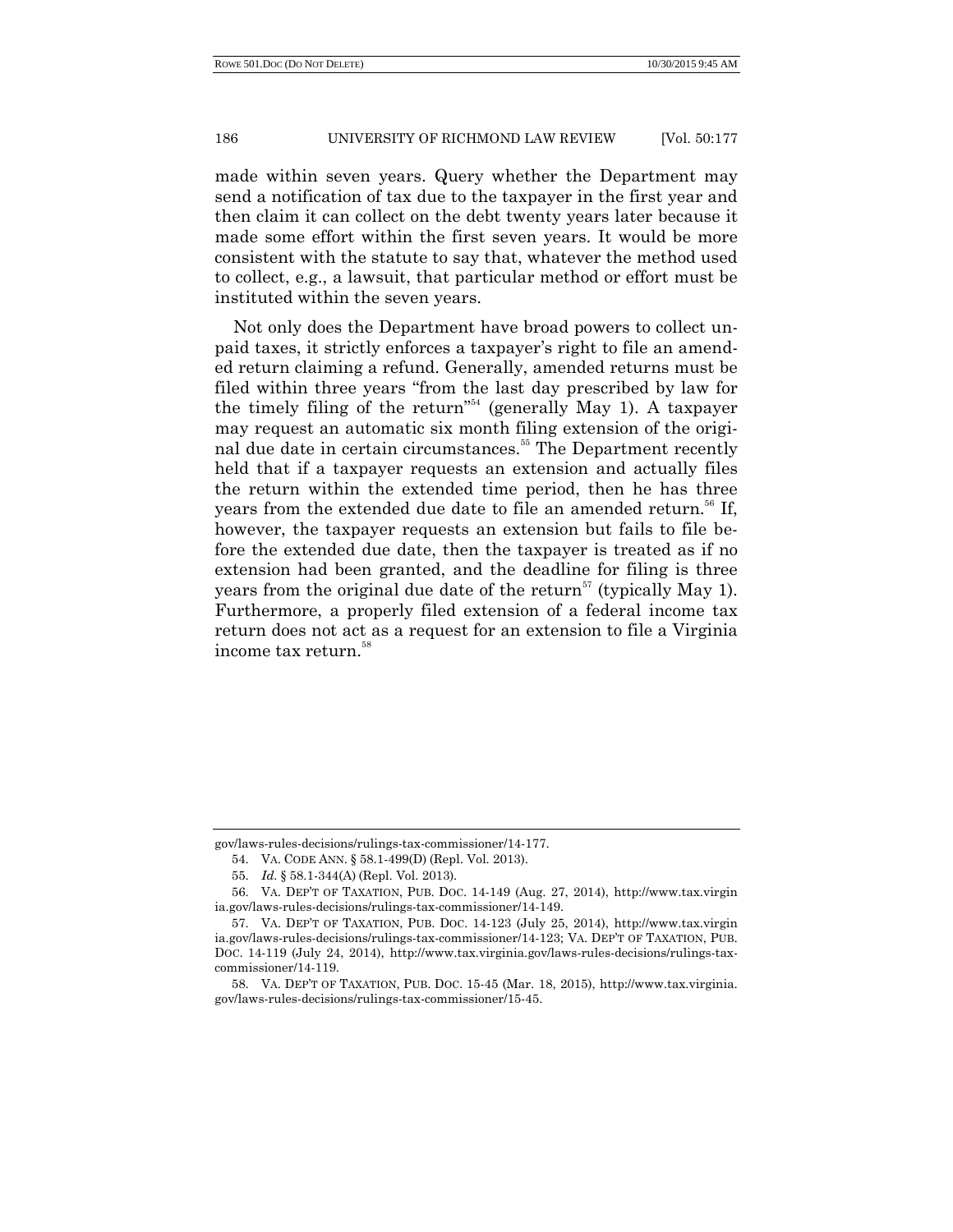### II. TAXES ADMINISTERED BY LOCALITIES

## A. *Real and Tangible Personal Property*

## 1. Significant Legislative Activity

The Virginia General Assembly created a new classification of machinery and tools, including repair and replacement parts, "used directly in producing or generating renewable energy."<sup>59</sup> The tax rate imposed by localities on this new class of property must be less than the rate applicable to the general class of machinery and tools.<sup>60</sup> The new classification does not apply to machinery and tools owned by public service corporations, unless the rate of tax applicable to the new classification for renewable energy machinery and tools would result in a lower property tax on such property. $61$ 

## 2. Significant Judicial Decision

In *CVAS 2, LLC v. City of Fredericksburg*, the Supreme Court of Virginia held that the City of Fredericksburg's June 13, 2013, suit to force a sale of the taxpayer's property to collect delinquent real estate taxes and special assessments was unlawful because the City of Fredericksburg failed to follow proper procedures.<sup>62</sup> In its opinion, the supreme court discussed the differences between special taxes and special assessments, as well as the statutory procedures that must be followed to collect them.<sup>63</sup> It noted that a special assessment is "a charge upon property, imposed by proper authority, usually in return for special benefits conferred upon such property by an improvement of a public character  $\dots$ ."<sup>64</sup>

The Virginia Code recognizes that special assessments imposed on behalf of a community development authority ("CDA") are to

<sup>59.</sup> Act of Mar. 17, 2015, ch. 230, 2015 Va. Acts \_\_, \_\_ (codified as amended at VA. CODE ANN. § 58.1-3508.6 (Cum. Supp. 2015)).

<sup>60.</sup> VA. CODE ANN. § 58.1-3508.6 (Cum. Supp. 2015).

<sup>61.</sup> *Id*.

<sup>62.</sup> CVAS 2, LLC v. City of Fredericksburg, 289 Va. 100, 107, 122–23, 766 S.E.2d 912, 912–14, 922 (2015).

<sup>63.</sup> *Id.* at 110–15, 766 S.E.2d at 915–22.

<sup>64.</sup> *Id.* at 117, 766 S.E.2d at 919 (citing WILLIAM HERBERT PAGE & PAUL JONES, A TREATISE ON THE LAW OF TAXATION BY LOCAL AND SPECIAL ASSESSMENTS 4 (1909)).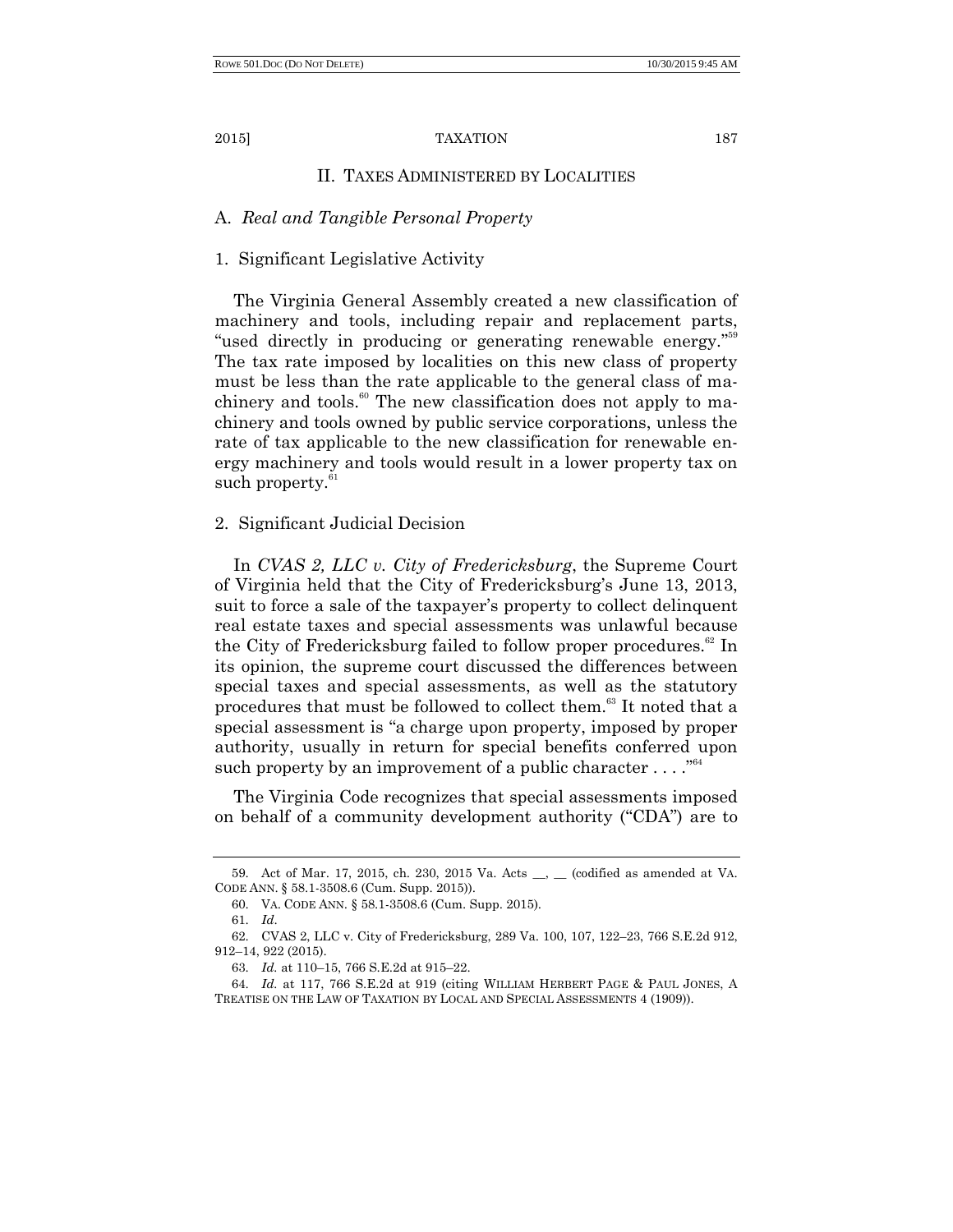be used to "fflinance the services and facilities it provides to abutting property within the district" under the CDA's oversight.<sup>65</sup> By contrast, a special tax levied by a locality on behalf of a CDA is used to "finance the services and facilities provided by" the CDA.<sup>66</sup> A tax "is a 'recurring charge' that 'is levied for the purpose of raising revenue for paying the expenses of the government,' [while a] special assessment . . . is only levied 'occasionally' and for purposes of paying for the ‗special benefits conferred upon' the property owner."<sup>67</sup>

The trial record was insufficient to determine whether the taxpayer owed a special tax or special assessment, but the supreme court held that the City of Fredericksburg failed to adhere to the procedures for collecting delinquent special taxes and special assessments in all events.<sup>68</sup> By statute, a locality cannot force a sale to pay delinquent real estate taxes until the December 31 two years following the anniversary of when the taxes became due, unless a city passes an ordinance that shortens the period to one year. <sup>69</sup> Delinquent special taxes must be collected in a similar fashion.<sup>70</sup> Collection of delinquent special assessments, however, may be "collected as a lien upon the property" but only "if the locality has passed an ordinance allowing for special assessments to be made effective in such a manner."<sup>1</sup> Fredericksburg had not passed the requisite ordinance. Its suit, filed prior to December 31, 2013, was therefore insufficient to permit the sale to recover delinquent special taxes and special assessments for the 2012 year. In response to the outcome of this case, the 2015 Virginia General Assembly amended Virginia Code section 15.2-5158 by adding a new subsection (A)(9):

Any special tax levied pursuant to subdivision 3 and any special assessment imposed pursuant to subdivision 5, whether previously or hereafter levied or imposed, constitute a lien on real estate ranking on parity with real estate taxes, and any such delinquent special tax

<sup>65.</sup> VA. CODE ANN. § 15.2-5158(A)(5) (Cum. Supp. 2015).

<sup>66.</sup> *Id.* § 15.2-5158(A)(3) (Cum. Supp. 2015).

<sup>67.</sup> *CVAS 2, LLC*, 289 Va. at 117–18, 766 S.E.2d at 919–20 (citing WILLIAM HERBERT PAGE & PAUL JONES, A TREATISE ON THE LAW OF TAXATION BY LOCAL AND SPECIAL ASSESSMENTS 59–62 (1909)).

<sup>68.</sup> *Id.* at 119–20, 766 S.E.2d at 921–22.

<sup>69.</sup> VA. CODE ANN. §§ 58.1-3965, -3965.1 (Repl. Vol. 2013 & Cum. Supp. 2015).

<sup>70.</sup> *Id*. § 15.2-5158(A)(3) (Cum. Supp. 2015).

<sup>71.</sup> *CVAS 2*, *LLC*, 289 Va. at 121, 766 S.E.2d at 922 (citing VA. CODE ANN. § 15.2- 5158(A)(5) (Cum. Supp. 2015)).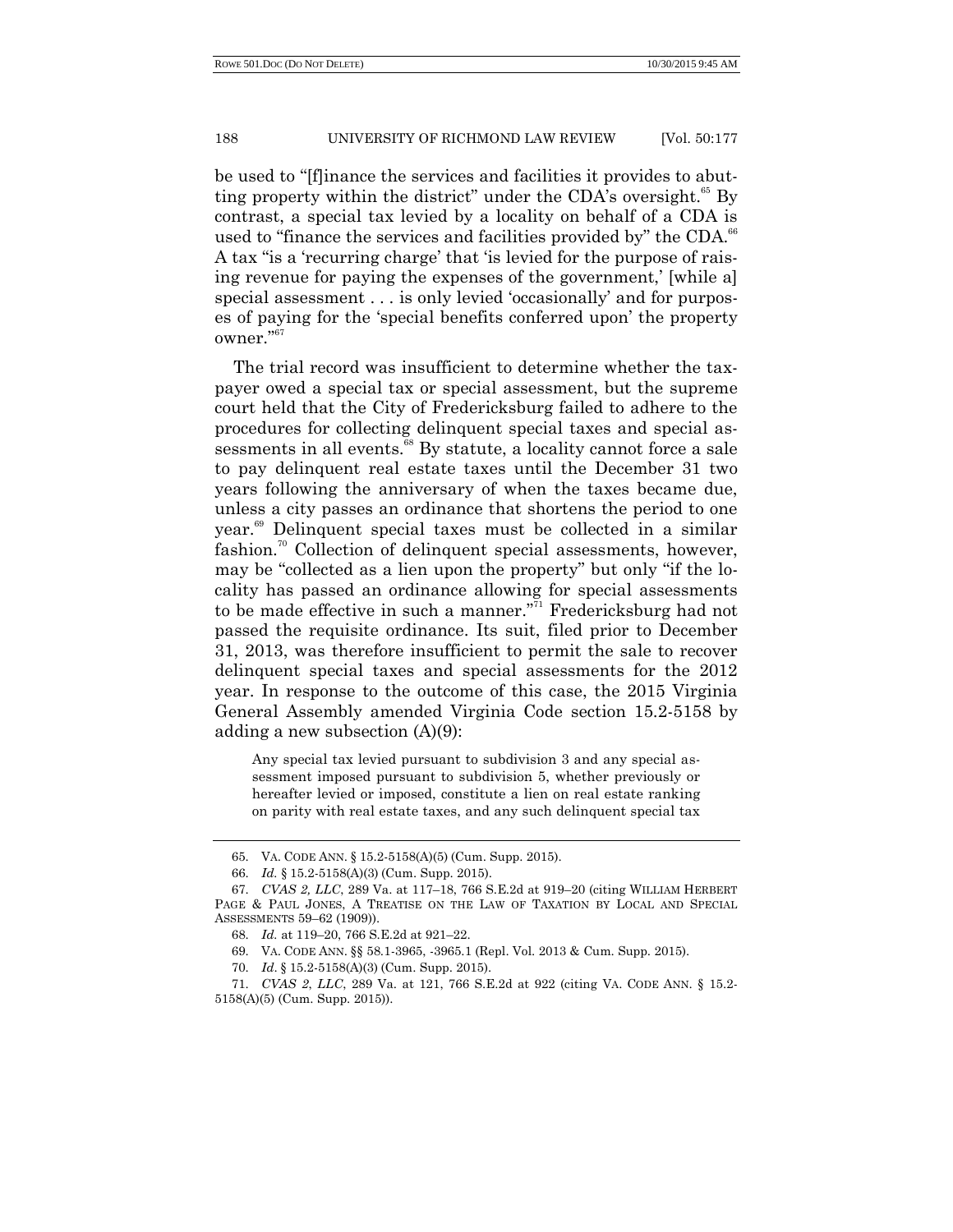or delinquent special assessment may be collected in accordance with the procedures set forth in Article 4 (§ 58.1-3965 et seq.) of Chapter 39 of Title 58.1.

This subsection eliminates the need for a locality to enact an ordinance allowing special assessments to be treated as liens upon the land.<sup>73</sup> It also permits a locality to utilize the recovery methods applicable to real estate taxes to recover delinquent special taxes and special assessments. 74

This amendment is immediately effective.<sup>75</sup>

3. Significant Administrative Decisions

The proper valuation of machinery and tools is becoming an increasingly disputed issue. On the one hand, the Virginia Constitution requires property to be taxed at fair market value.<sup>76</sup> On the other hand, Virginia Code section 58.1-3507(B) provides that machinery and tools "shall be valued by means of depreciated cost or a percentage or percentages of original total capitalized cost excluding capitalized interest."<sup>77</sup> A recent opinion of the Attorney General held that the term "original capitalized cost" as used in Virginia Code section  $58.1-3507(B)$  means "the original cost paid by the original purchaser of the property from the manufacturer or dealer and not the price paid by the current owner."<sup>78</sup>

The taxpayer in this opinion purchased in a bankruptcy sale, arguably below market value, machinery and tools.<sup>79</sup> Hanover County's practice, which was affirmed by the Attorney General, was to tax the property at a percentage of original cost paid by the first purchaser of the property.<sup>80</sup> In drawing this conclusion, the Attorney General affirmed its earlier opinion, which held that the term "original cost" in Virginia Code section  $58.1-3503(A)(17)$ 

<sup>72.</sup> Act of Mar. 6, 2015, ch. 39, 2015 Va. Acts \_\_, \_\_ (codified as amended at VA. CODE ANN. § 15.2-5158(A)(9) (Cum. Supp. 2015)).

<sup>73.</sup> Ch. 39, 2015 Va. Acts \_\_, \_\_.

<sup>74.</sup> VA. CODE ANN. § 15.2-5158(A)(9) (Cum. Supp. 2015).

<sup>75.</sup> *Id*.

<sup>76.</sup> VA. CONST. art. X,  $\S 2$  ("All assessments of real estate and tangible personal property shall be at their fair market value . . . .").

<sup>77.</sup> VA. CODE ANN. § 58.1-3507(B) (Repl. Vol. 2013 & Cum. Supp. 2015).

<sup>78.</sup> Op. to Hon. T. Scott Harris (June 26, 2014).

<sup>79.</sup> *Id*.

<sup>80.</sup> *Id*.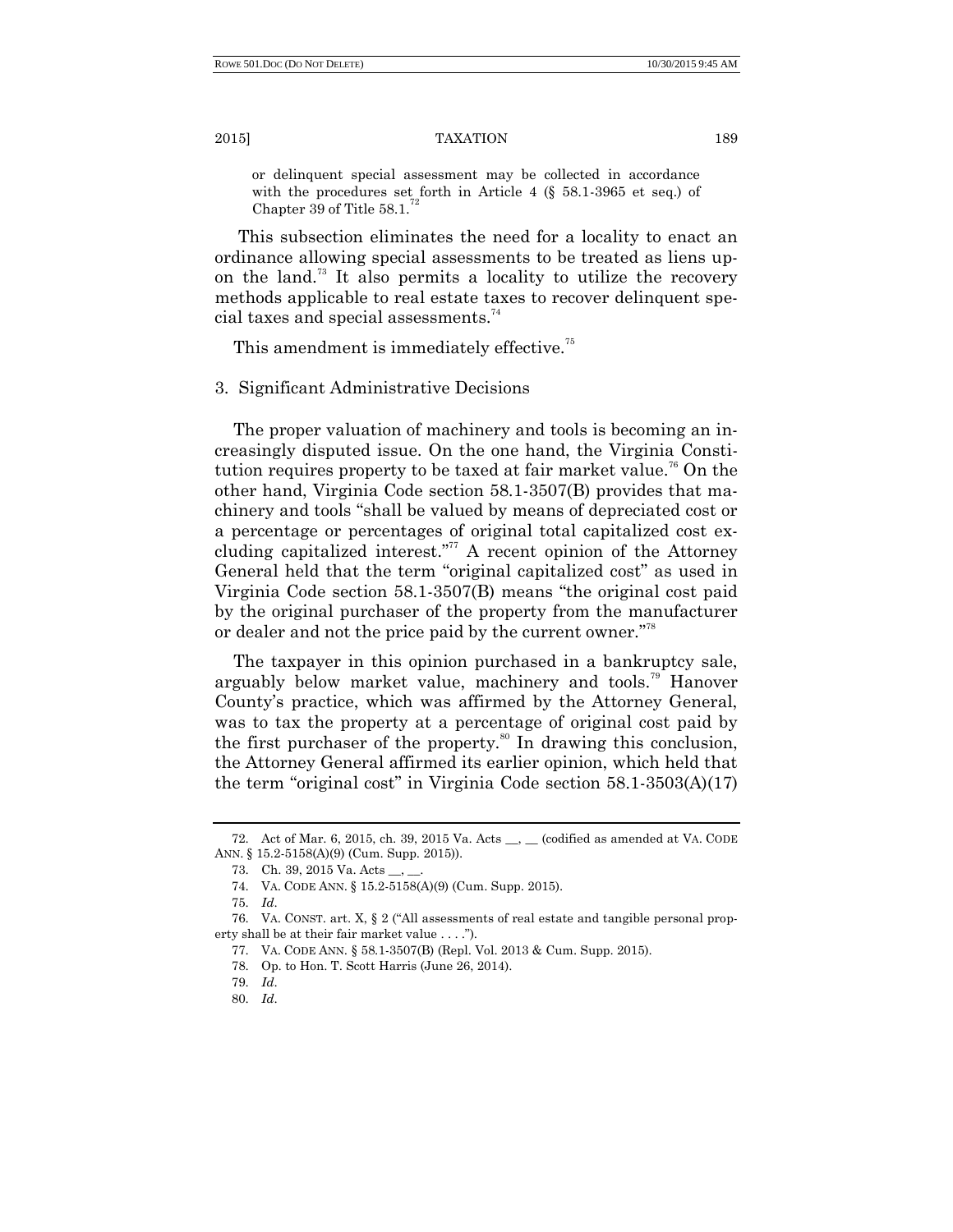means "the cost paid by the original, or first, purchaser of such personal property."<sup>81</sup> The Attorney General recognized the tension between Hanover County's interpretation of the tax base and the constitutional requirement that property be valued at fair market value, but nonetheless determined that Hanover County's interpretation did not violate Article X, section 2 of the Virginia Constitution:

The fair market value of an asset generally might exceed the purchase price paid for that asset at bankruptcy or similar foreclosure sale. . . . This does not, however, necessarily lead to taxation based upon more than fair market value in violation of Article X, § 2 of the Constitution of Virginia. As the Supreme Court of Virginia has stated,

―The fair market value of property, as that term is here used means the price which it will bring when it is offered for sale by one who desires, but is not obliged, to sell it, and is bought by one who is under no necessity of having it."

Thus, this construction of  $\S$  58.1-3503(A) and 58.1-3507(B) is in accord with the constitutional requirements of uniformity and fair market value.<sup>8</sup>

The Attorney General's confidence that assessments at "original total capitalized cost" and "original cost" do not conflict with the constitutional requirement of fair market value seems overstated. In a particular case, such amounts may accurately reflect fair market value, or a taxpayer may not be able to carry its burden to prove that the amount exceeds the property's actual value, and what that value is. But when such proof is available, assessments based on cost should fall.<sup>83</sup>

<sup>81.</sup> Op. to Hon. Emmett W. Hanger, Jr. (Feb. 25, 2009). Virginia Code section 58.1-  $3503(A)(17)$  is the "catch-all" category for personal property employed in a trade or business. VA. CODE ANN. § 58.1-3503(A)(17) (Cum. Supp. 2015). The Department of Taxation has issued rulings with similar results. *See* VA. DEP'T OF TAXATION, PUB. DOC. 13-20 (Feb. 15, 2013), http://www.tax.virginia.gov/laws-rules-decisions/rulings-tax-commissioner/13-20 (the term "original total capitalized cost" means "the purchase price of the owner that first purchased the machinery and tools," not the current taxpayer's cost); VA. DEP'T OF TAXATION, PUB. DOC. 12-27 (Mar. 16, 2012), http://www.tax.virginia.gov/laws-rules-decisi ons/rulings-tax-commissioner/12-27 (proper tax base for assets purchased at a bankruptcy sale was the cost paid by the owner who first purchased the property, not the current taxpayer).

<sup>82.</sup> Op. to Hon. T. Scott Harris (June 26, 2014) (quoting American Viscose Corp. v. Roanoke, 205 Va. 192, 194, 135 S.E.2d 795, 797 (1964)).

<sup>83.</sup> Bd. of Supervisors of Fairfax Cty. v. Telecomm. Indus., 246 Va. 472, 477–78, 436 S.E.2d 442, 445 (1993) (evidence of technological obsolescence supported taxpayer's claim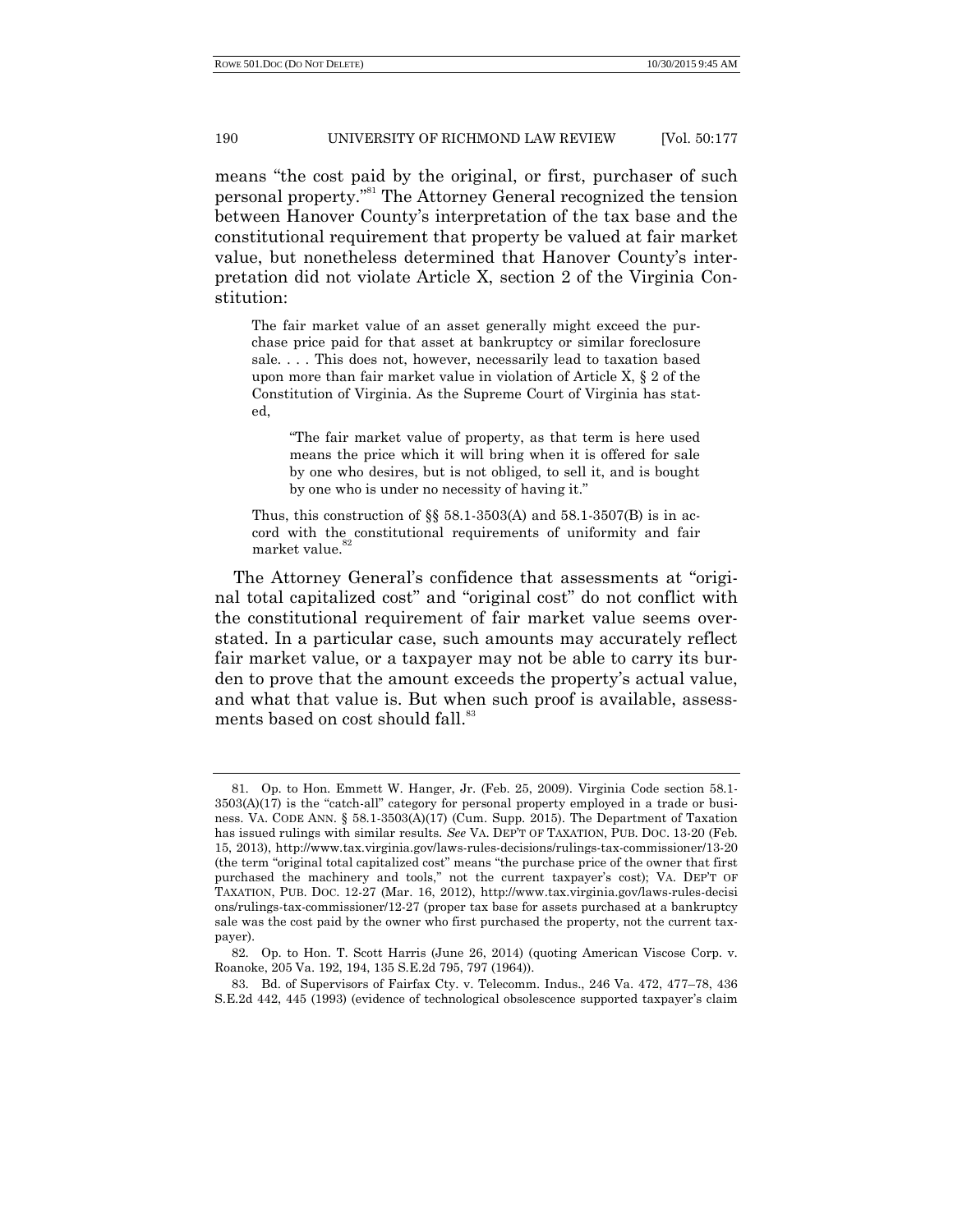B. *Business License Tax*

## 1. Significant Legislative Activity

Virginia Code section 58.1-3710 is amended by adding subsection B that allows a company that is no longer engaged in business but is still collecting and settling accounts on business previously done to pay its BPOL tax based on an estimate of the current year's receipts.<sup>84</sup> Under current law, a business that is subject to BPOL tax on its gross receipts generally calculates its tax liability for the license year using its prior year's gross receipts, unless the local ordinance provides for a different period for measuring the gross receipts of a business.<sup>85</sup>

## 2. Significant Judicial Decision

*Nielsen Co. (US), LLC v. Arlington County* marks the end of a long-standing dispute between localities and taxpayers about how the statutory BPOL deduction for out-of-state receipts is applied when the taxpayer uses payroll apportionment to determine taxable receipts.<sup>86</sup> When it is "impractical or impossible" to use the usual rules of Virginia Code section 58.1-3703.1A(3)(a) to determine the local receipts of a business, the taxpayer can elect to use payroll apportionment.<sup>87</sup> From those "otherwise taxable receipts," Virginia Code section 58.1-3732(B)(2) then allows a deduction for "receipts attributable to business conducted in another state... in which the taxpayer  $\dots$  is liable for an income [tax]" (the "interstate deduction").<sup>88</sup>

Since 1996 and the enactment of BPOL tax reform, local government has viewed the interstate deduction as a taxpayerfavored "double dip," authorizing a reduction of the tax base both when apportionment is used to determine receipts and when

that property's tax basis exceeded fair market value).

<sup>84.</sup> Act of Mar. 17, 2015, ch. 250, 2015 Va. Acts \_\_, \_\_ (codified as amended at VA. CODE ANN. § 58.1-3710(B) (Cum. Supp. 2015)).

<sup>85.</sup> VA. CODE ANN. § 58.1-3710 (Repl. Vol. 2013) (prior to amendment).

<sup>86.</sup> Nielsen Co. (US), LLC v. Cty. Bd. of Arlington, 289 Va. 79, 85, 767 S.E.2d 1, 3 (2015).

<sup>87.</sup> *Id.* at 97, 767 S.E.2d at 9; *See* VA. CODE ANN. § 58.1-3703.1(A)(3)(b) (Repl. Vol. 2014).

<sup>88.</sup> VA. CODE. ANN. § 58.1-3732(B)(2) (Repl. Vol. 2013 & Cum. Supp. 2015).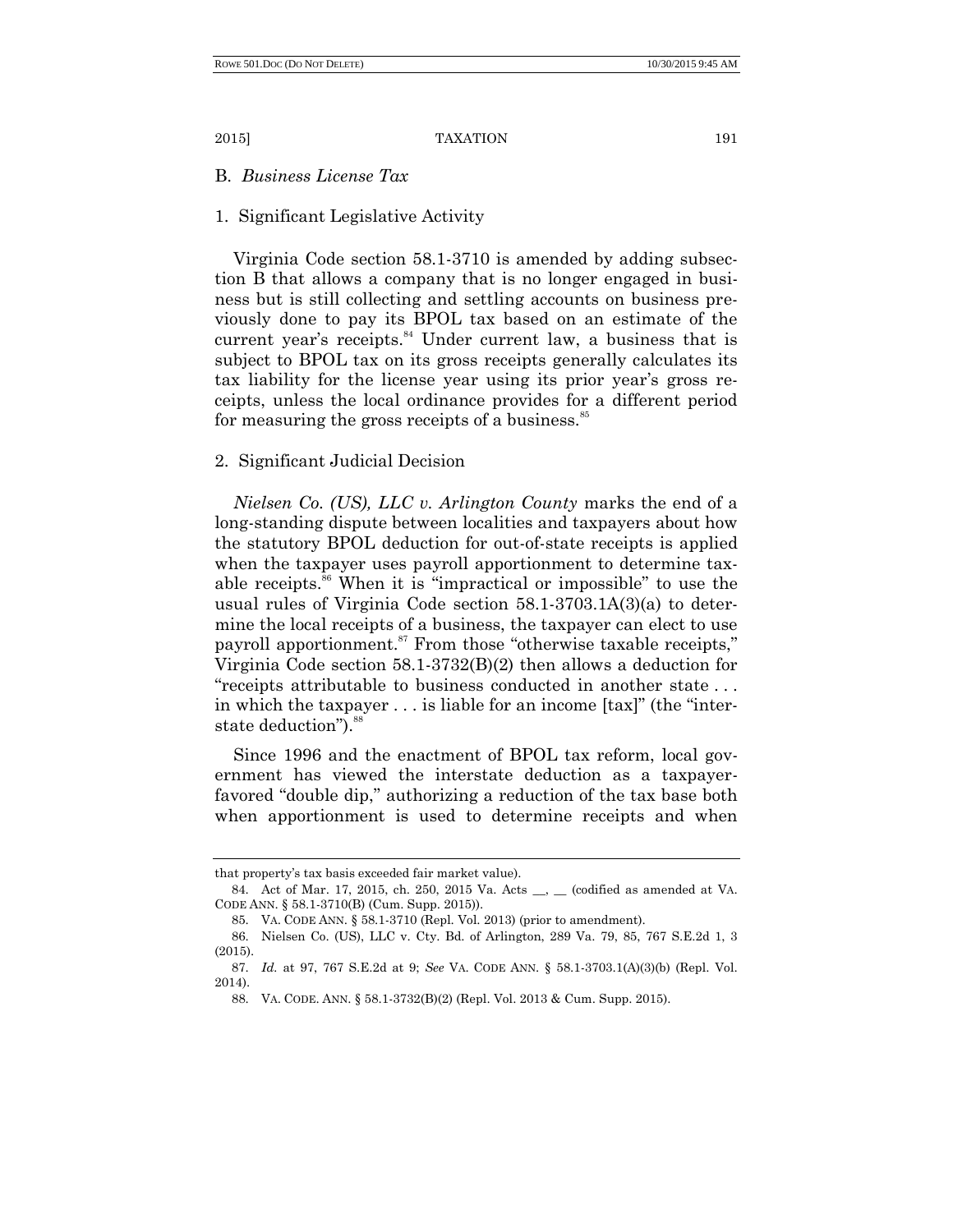those receipts are reduced to reflect interstate business.<sup>89</sup> The business community's view was that the deduction was enacted to prevent the abuses under prior law when localities claimed to tax virtually all of a taxpayer's revenues if it had even one small, local office.<sup>90</sup>

When the issues were brought before the Department, local assessing officers asserted that a taxpayer had the burden to prove exactly which of the receipts earned by a business' local office were attributable to activities conducted in another state and therefore eligible for the interstate deduction. $91$  The Department initially agreed with the localities.<sup>92</sup> On rehearing, however, the Department recognized that this was essentially a "Catch 22" argument—if the taxpayer had to use payroll apportionment because it was impossible to trace its revenues by state and office, it would be impossible to trace the deductions as well.<sup>93</sup> Reversing its previous ruling, the Department held that the taxpayer could use payroll apportionment to determine its interstate deduction as long as it could prove that its local office had some role in generating the out-of-state receipts.<sup>94</sup> As localities resisted the Department's instructions, those instructions became more specific.<sup>95</sup>

<sup>89.</sup> *See* Brief for Local Government Attorneys of Virginia et al. as Amici Curiae Supporting Appellees at 8, Nielsen Co. (US), LLC v. Cty. Bd. of Arlington, 2014 Va. S. Ct. Briefs LEXIS 301 [hereinafter Local Government Amicus Brief]. Contrary to the taxpayer's interpretation, "the plain language [of the interstate deduction] contemplates that the taxpayer can only deduct receipts that were sitused to the definite place of business in Virginia via the first apportionment state, hence the phrase 'otherwise taxable." *Id.* 

<sup>90.</sup> City of Winchester v. Am. Woodmark Corp., 252 Va. 98, 103, 471 S.E.2d 495, 498 (1996) (holding that assessment based on company's total revenues was unconstitutional because not fairly apportioned); Reply Brief for the Virginia Chamber of Commerce as Amicus Curiae Supporting Appellant at 1, Nielsen Co. (US), LLC v. Cty. Bd. of Arlington, 2014 Va. S. Ct. Briefs LEXIS 300 [hereinafter Chamber of Commerce Amicus Brief] ("The legislature determined that state-wide uniformity and consistency could be achieved only by placing the administration and interpretation function squarely in the hands of the Virginia Department of Taxation").

<sup>91.</sup> VA. DEP'T OF TAXATION, PUB. DOC. 09-146 (Oct. 8, 2009), http://www.tax.virginia. gov/laws-rules-decisions/rulings-tax-commissioner/09-146.

<sup>92.</sup> *Id.*

<sup>93.</sup> VA. DEP'T OF TAXATION, PUB. DOC. 10-229 (Sept. 29, 2010), http://www.tax.virgin ia.gov/laws-rules-decisions/rulings-tax-commissioner/10-229; VA. DEP'T OF TAXATION, PUB. DOC. 10-228 (Sept. 29, 2010), http://www.tax.virginia.gov/laws-rules-decisions/rulings-taxcommissioner/10-228.

<sup>94.</sup> VA. DEP'T OF TAXATION, PUB. DOC. 10-228 (Sept. 29, 2010), http://www.tax.virgin ia.gov/laws-rules-decisions/rulings-tax-commissioner/10-228.

<sup>95.</sup> VA. DEP'T OF TAXATION, PUB. DOC. 12-146 (Aug. 31, 2012), http://www.tax.virgin ia.gov/laws-rules-decisions/rulings-tax-commissioner/12-146.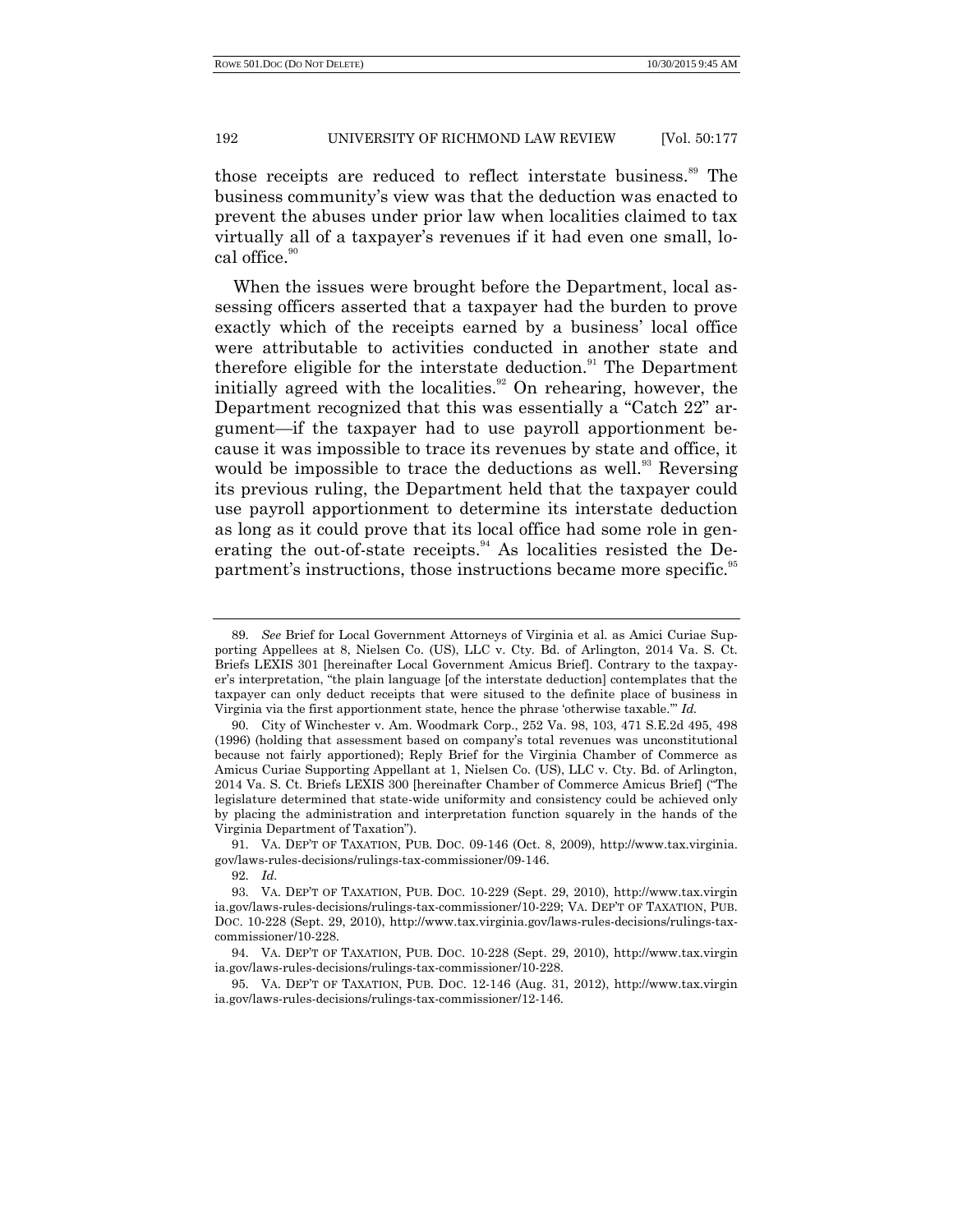In PD 12-146 (August 31, 2012), the Nielsen Company (US) LLC ("Nielsen") appealed the Arlington County Commissioner of Revenue's determination that Nielsen had not carried its burden of proving where its interstate deduction was earned.<sup>96</sup> Nielsen calculated its interstate deduction using the same payroll factor used to determine the situs of its gross receipts. $\mathbb{S}^{7}$  Arlington County rejected this approach, claiming that the interstate deduction could be calculated only by direct tracing of receipts to out-ofstate jurisdictions.<sup>98</sup> The Department upheld Nielsen's use of payroll apportionment and set forth a three-step analysis for determining the receipts that can be deducted pursuant to Virginia Code section  $58.1-3732(B)(2)$ .<sup>99</sup> If a business had receipts "attributable to business conducted in another state . . . in which the  $\alpha$  taxpayer  $\ldots$  is liable for an [income tax]," then the taxpayer must:

1. Ascertain whether any employees at the Virginia definite place of business participated in interstate transactions by, for example, shipping goods to customers in other states, participating with employees in other offices in transactions, etc. If there has been no participation in interstate transactions, then there is no deduction. If there has been participation, then;

2. Ascertain whether any of this interstate participation can be tied to specific receipts. If so, then those receipts are deducted; however, if payroll apportionment had to be used to assign receipts to the definite place of business, then it is very unlikely that any of those apportioned receipts can be specifically linked to interstate transactions. If not, or if only some of the participation can be tied to specific receipts, then;

3. The payroll factor used for the Virginia definite place of business would be applied to the gross receipts assigned to definite places of business in states in which the taxpayer filed an income tax return. Note that payroll apportionment would probably be needed to assign receipts to definite places of business in other states.

The Department recognized that this method is not tailored perfectly to every taxpayer's situation, but it nonetheless "(1) re-

<sup>96.</sup> *Id*. Nielsen's name was redacted from Pub. Doc. 12-146. Nielsen Co. (US), LLC v. Cty. Bd. of Arlington Cty., No. 140422, 2015 Va. Cir. LEXIS 6, 3 (Cir. Ct. Jan. 8, 2008) (Arlington County).

<sup>97.</sup> VA. DEP'T OF TAXATION, PUB. DOC. 12-146 (Aug. 31, 2012), http://www.tax.virgin ia.gov/laws-rules-decisions/rulings-tax-commissioner/12-146.

<sup>98.</sup> *Id*.

<sup>99.</sup> *Id*.

<sup>100.</sup> *Id*.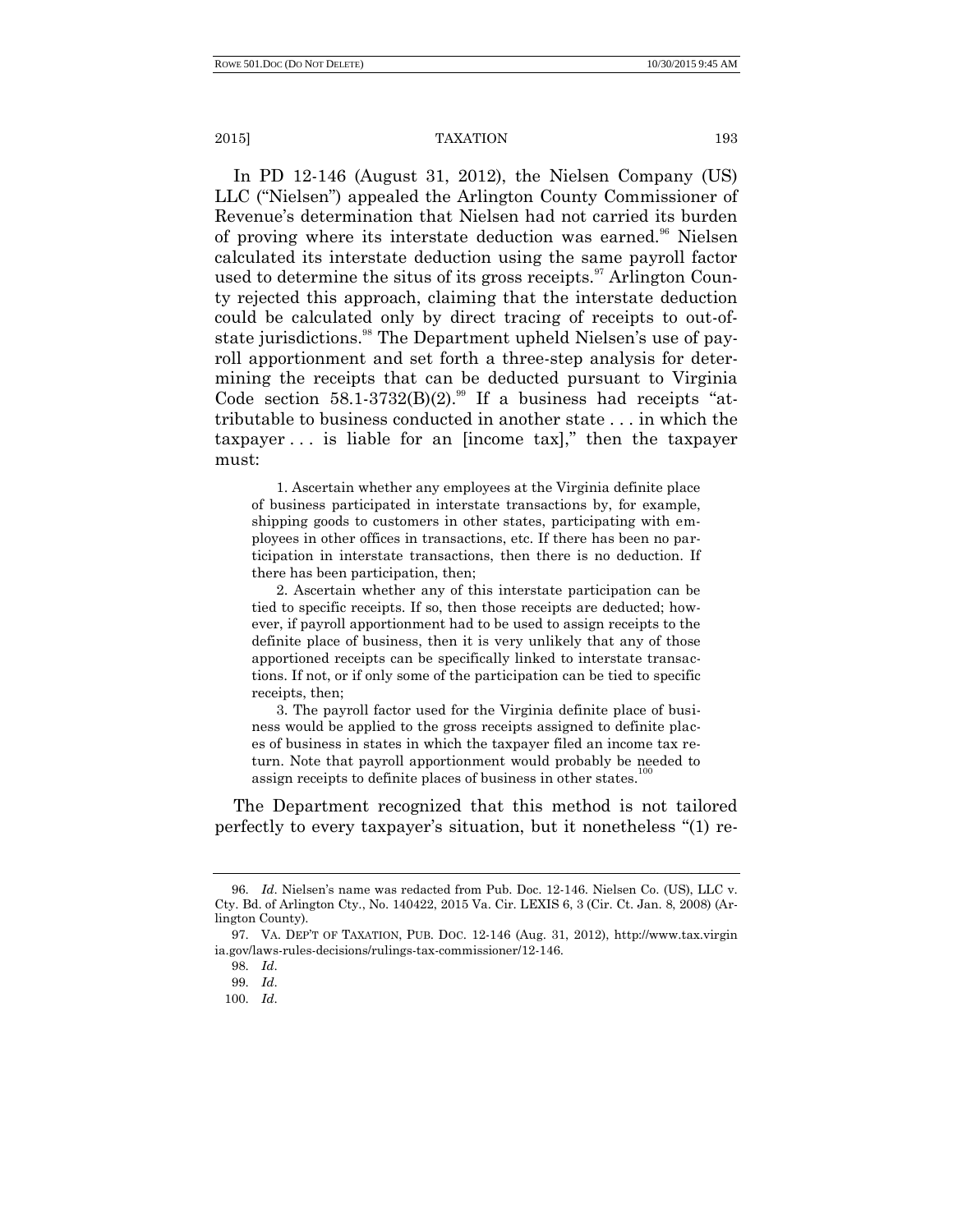sults in a reasonable approximation of the deduction, (2) is straightforward to administer, and (3) can be applied uniform- $\lg$ ." $^{101}$ 

Arlington County appealed the Department's ruling.<sup>102</sup> The Circuit Court of Arlington County agreed with its Commissioner of Revenue and ruled against Nielsen.<sup>103</sup> Nielsen then appealed the case to the Supreme Court of Virginia. <sup>104</sup> A great deal of the supreme court's opinion is dedicated to the amount of influence the Department's decision in PD 12-146 should have on its opinion. Recognizing that a court should accord no *deference* to an administrative interpretation of a statute, because statutory interpretation is the province of the courts, it also held that no *weight* should be given to the administrator's interpretation when the statute is unambiguous.<sup>105</sup> The supreme court determined that no weight should be given to the Department's analysis in PD 12-146 because the interstate deduction statute, Virginia Code section  $58.1-3732(B)(2)$ , was not ambiguous.<sup>106</sup> Similarly, even if the Department's interpretations have been inconsistent in the past, that is irrelevant because none of them are entitled to be accorded any weight.<sup>107</sup> Only if the rulings or policies are expressed in regulations may a court give them any weight. $108$ 

On the merits of the case, Nielsen made a simple statutory argument. Virginia Code section 58.1-3732(B)(2) requires the deduction of the receipts that have otherwise been included in taxable receipts.<sup>109</sup> If payroll apportionment is used to include, it must by instruction of the statute be used to exclude the identical receipts.<sup>110</sup> The supreme court disagreed.<sup>111</sup> It also rejected Arling-

<sup>101.</sup> *Id*.

<sup>102.</sup> Final Order at 1, No. CL12-2872 (Va. Cir. Ct. Dec. 19, 2013) (Arlington County).

<sup>103.</sup> *Id.*

<sup>104.</sup> Nielsen Co. (US), LLC v. Cty. Bd. of Arlington 289 Va. 79, 85–86, 767 S.E.2d 1, 3 (2015).

<sup>105.</sup> *Id.* at 87–89, 767 S.E.2d at 4–5 (2015) (stating "[d]eference' refers to a court's acquiescence of an agency's position without stringent, independent evaluation of the issue. ‗Weight' refers to the degree of consideration a court will give an agency's position in the course of the court's wholly independent assessment of an issue.‖) (internal citations omitted).

<sup>106.</sup> *Id.* at 89, 767 S.E.2d at 5.

<sup>107.</sup> *Id.* For inconsistent interpretations see *supra* notes 81–82, 84.

<sup>108.</sup> *Nielsen Co. (US), LLC*, 289 Va. 79, 90, 767 S.E.2d 1, 5 (2015).

<sup>109.</sup> *Id.* at 93–94, 767 S.E.2d at 7.

<sup>110.</sup> *Id.*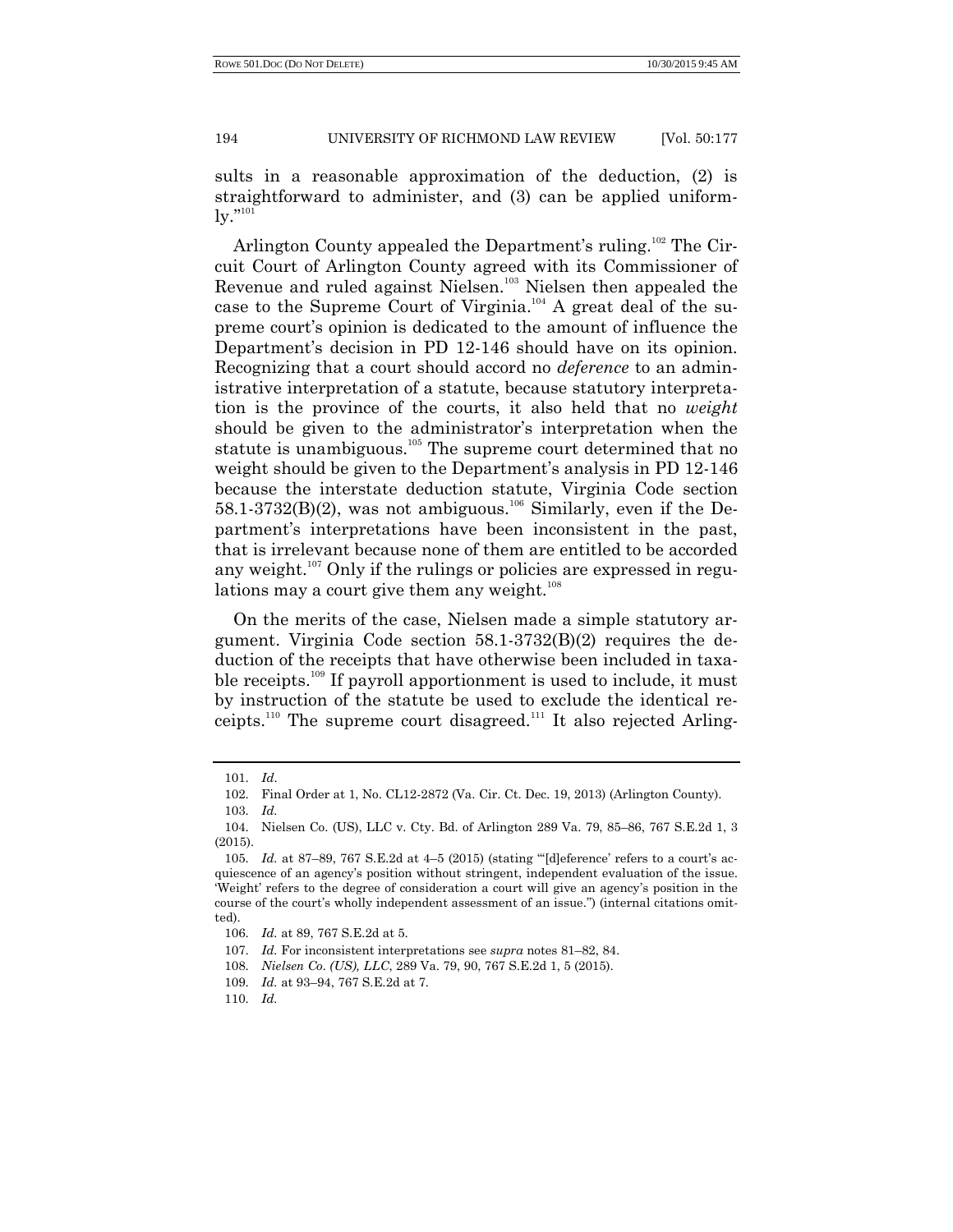ton's insistence that "manual accounting" be used to trace exactly which receipts of Nielsen's Arlington office were attributable to business conducted in other states.<sup>112</sup> The supreme court ruled that the statute did not "mandate or prohibit any particular methodology to determine which receipts captured in the pool of taxable gross receipts are subject to deduction."<sup>113</sup>

Turning to the Department's three-step analysis in PD 12-146, which is accorded only "judicial notice," the supreme court held that it "falls within the scope of accounting methodologies permitted by Code §  $58.1-3732(B)(2)$ ."<sup>114</sup> Furthermore, and to some extent agreeing with Nielsen's argument, the supreme court noted that the "binary scheme" of requiring manual accounting or payroll apportionment in the event that manual accounting is impractical or impossible "follows the structure of the scheme expressly set forth by the General Assembly when creating the pool of taxable gross receipts."<sup>115</sup>

The supreme court therefore reversed the trial court's holding that the Department's determination in PD 12-146 was arbitrary and capricious.<sup>116</sup> The supreme court remanded the case to the circuit court to calculate the amount of interstate deduction to which Nielsen was entitled.<sup>117</sup> On remand, Nielsen would bear the burden of showing that it "can satisfy each step of the Tax Commissioner's analysis in order to take and correctly calculate the [interstate] deduction."<sup>118</sup> The supreme court further noted that the determination of this case was solely in the hands of the trial court because the statutory procedure did not allow the matter to be further referred to the Commissioner of Revenue.<sup>119</sup>

There was no hearing on remand because Arlington County agreed in settlement to the refund calculated by Nielsen using

<sup>111.</sup> *Id.*

<sup>112.</sup> *Id.*

<sup>113.</sup> *Id.* at 94, 767 S.E.2d at 8.

<sup>114.</sup> *Id.* at 95–96, 767 S.E.2d at 8–9.

<sup>115.</sup> *Id.* at 97, 767 S.E.2d at 9.

<sup>116.</sup> *Id.*

<sup>117.</sup> *Id.*

<sup>118.</sup> *Id.* at 99, 767 S.E.2d at 10.

<sup>119.</sup> *Id.* at 97, 767 S.E.2d at 9.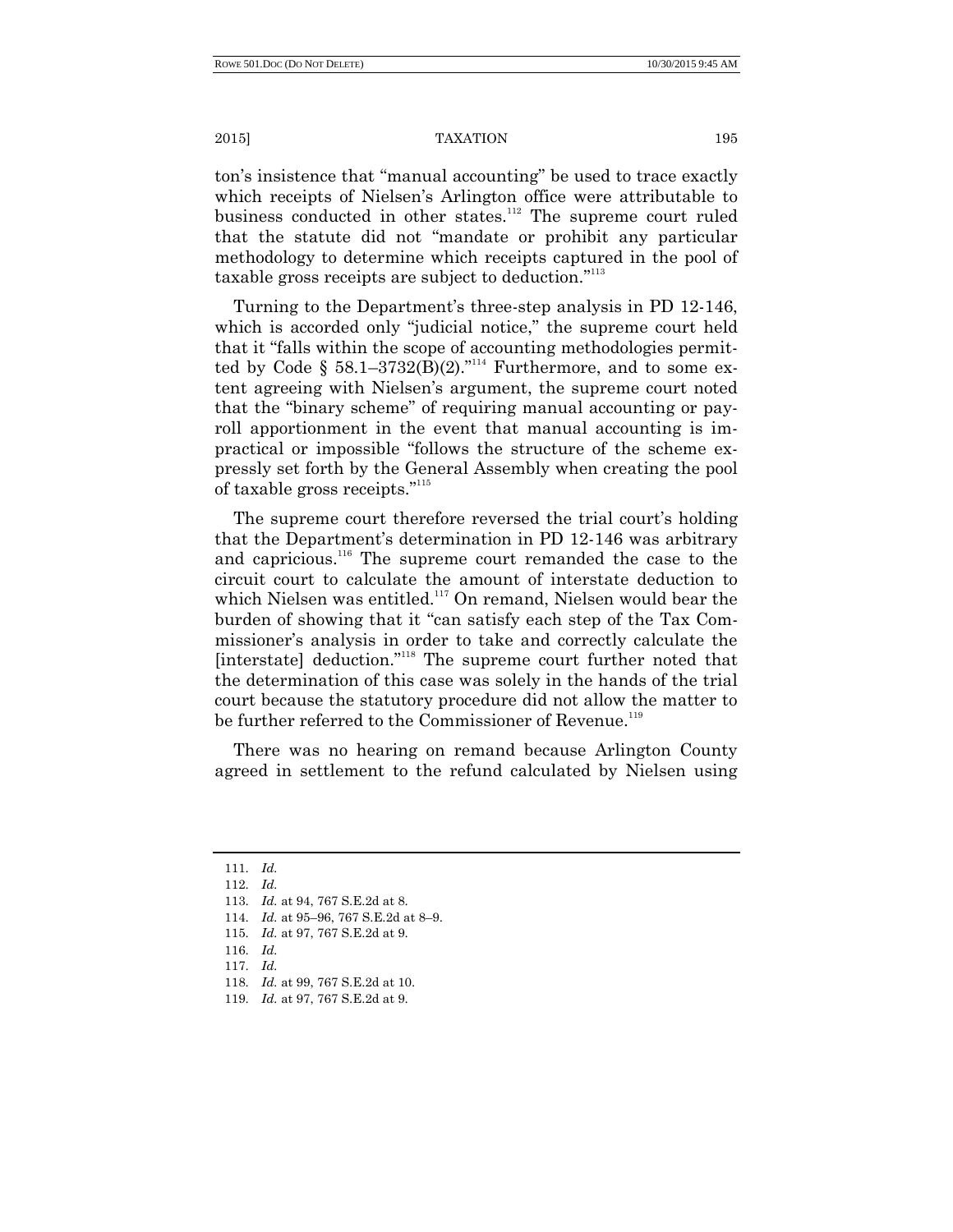payroll apportionment to determine both its taxable receipts in Arlington and its interstate deduction.<sup>120</sup>

Although the supreme court's opinion should bring an end to this local tax saga, there are indications that the localities will pursue their complaints in the legislature. Amicus curiae briefs were filed by Fairfax County and by the Local Government Attorneys of Virginia, the Virginia Association of Counties, and Virginia Municipal League, all predicting the filing of large refund claims and financial disaster if Nielsen prevailed.<sup>121</sup> The Virginia Chamber of Commerce, as amicus for Nielsen, responded that the financial exposure the localities faced resulted not from Nielsen's victory, but from not following the Department's instructions in administering this tax.<sup>122</sup> In any event, the larger amounts involved indicate the possibility that local governments and the business community will find themselves back to their same positions as in 1996, arguing to the General Assembly whether the interstate deduction should be allowed.

## C. *Miscellaneous Local Taxes*

## 1. Significant Legislative Activity

Virginia Code section 58.1-3110 is amended to permit a commissioner of revenue to require taxpayers to produce documents related to an audit, to administer oaths when questioning taxpayers, and to serve their summons, either in person or by the sheriff.<sup>123</sup> A Commissioner of Revenue is still prohibited from issuing a summons to a taxpayer with respect to tax liability that is the subject of litigation.<sup>124</sup>

<sup>120.</sup> Agreed Final Order at 1, Cty. Bd. of Arlington v. Nielsen Co. (US), LLC, No. CL 12-2872 (Va. Cir. Ct. Mar. 23, 2015).

<sup>121.</sup> Brief for County of Fairfax, Virginia, and the Board of Supervisors of Fairfax County as Amicus Curiae Supporting Appellee at 1, Nielsen Co. (US), LLC v. Cty. Bd. of Arlington, 2014 Va. S. Ct. Briefs LEXIS 304; Local Government Amicus Brief, *supra* note 89, at 25 ("For example, the Arlington Commissioner of Revenue advises that the Tax Commissioner's formula could produce a one-time loss of up to \$15,144,347 in refunds and a reduction of about \$3.2 million in ongoing BPOL collections.").

<sup>122.</sup> Chamber of Commerce Amicus Brief, *supra* note 90, 13-5.

<sup>123.</sup> Act of Mar. 19, 2015, ch. 378, 2015 Va. Acts \_\_, \_\_ (codified as amended at VA. CODE ANN. § 58.1-3110 (Cum. Supp. 2015)).

<sup>124.</sup> VA. CODE. ANN. § 58.1-3110 (Cum. Supp. 2015).